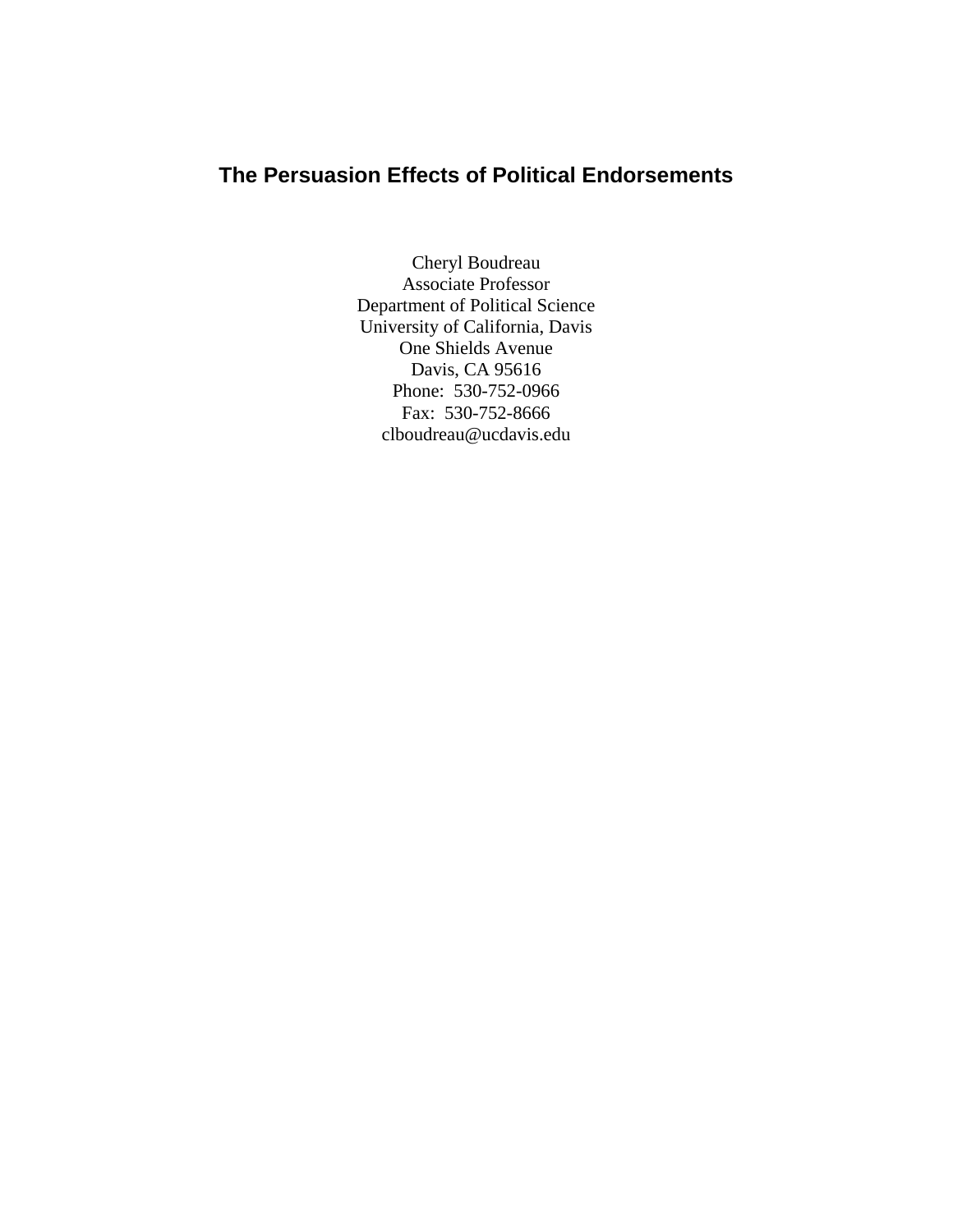## **Abstract**

Political endorsements (recommendations about which candidate or policy to support) are ubiquitous in political contexts. They may come from political parties, interest groups, politicians, or even celebrities. Can uninformed citizens identify endorsers who share their interests and use their recommendations as substitutes for detailed political information? This chapter surveys the literature on the persuasion effects of political endorsements. It first provides an overview of theoretical models that examine how political endorsements affect citizens' choices. Then, it describes a seminal observational study of how endorsements affect political persuasion. It next discusses experimental research that assesses the effects of endorsements. It emphasizes that experiments are particularly useful for identifying when political endorsements will persuade citizens because they allow scholars to manipulate the conditions that theoretical models identify in a carefully controlled environment. It concludes by discussing open questions about the effects of political endorsements and describing how my ongoing research addresses them.

Keywords: endorsement; political party; persuasion; experiment; interest groups; political information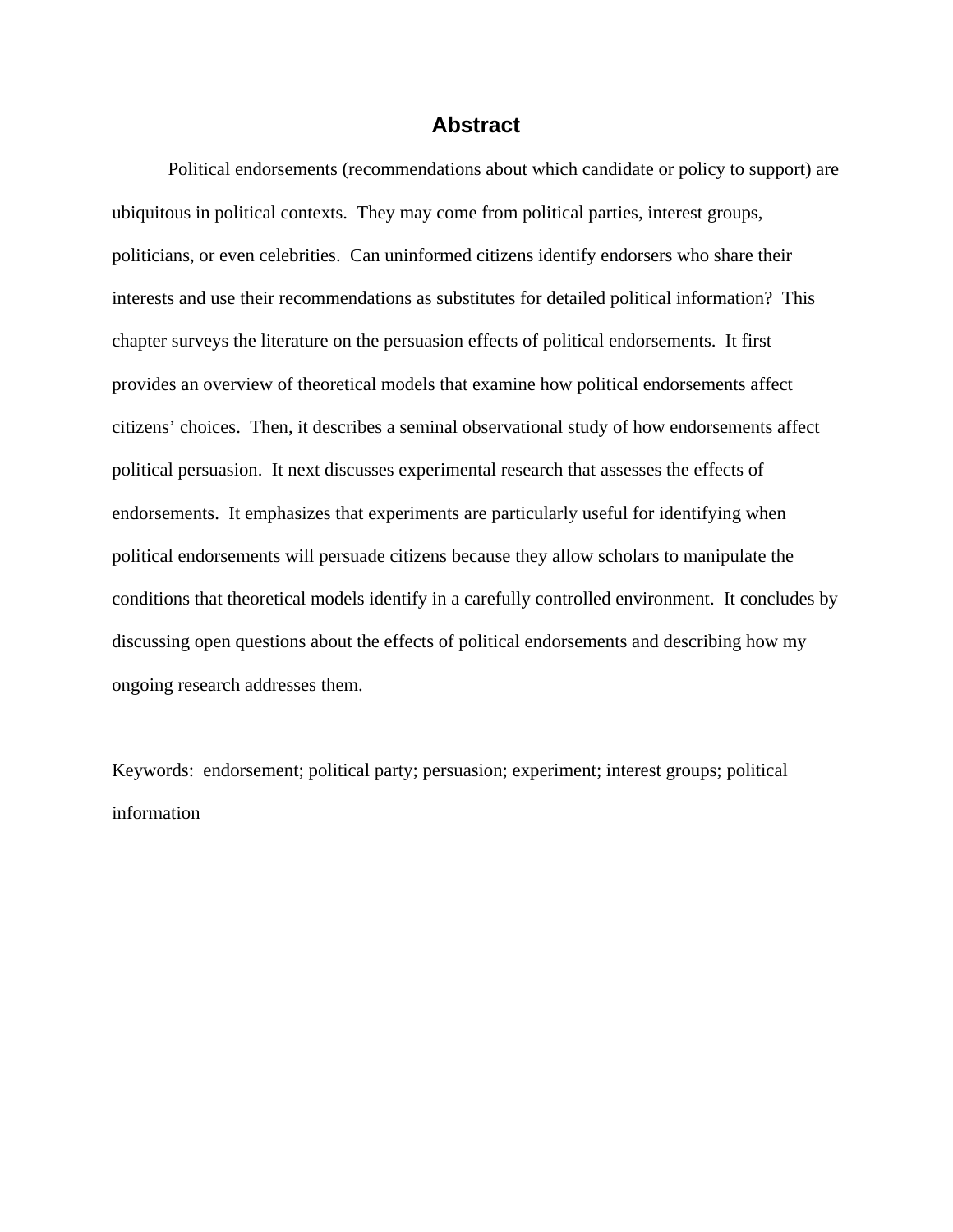Citizens in representative democracies take on a range of responsibilities, including selecting public officials who make decisions on their behalf and choosing policies via direct democracy. However, if citizens are unable to identify political candidates who share their policy views and ballot propositions that are in line with their interests, it is unlikely that the democratic process will yield outcomes that reflect citizens' preferences. Many political scientists fear just this result, lamenting citizens' lack of information about politics (Berelson, Lazarsfeld, and McPhee 1954; Campbell et al. 1960; Converse 1964; Delli Carpini and Keeter 1996). Indeed, decades of research have shown that citizens are ignorant of the most basic political facts, such as the name of their senator, the proportion of votes Congress needs to override a presidential veto, and the institution responsible for determining whether a law is constitutional. In light of citizens' ignorance about politics, many scholars worry that democratic elections will not be decided by citizens, but rather by political parties, the media, and other elites who will persuade citizens to support their preferred candidates and public policies.

Other scholars are more optimistic about citizens' ability to make informed political decisions and, hence, the state of our representative democracy. They argue that even though citizens are uninformed about basic political facts, they can use information shortcuts, or cues, to guide their political decisions (Downs 1957; Popkin 1991; Lupia 1994; Lupia and McCubbins 1998; Sniderman, Brody, and Tetlock 1991; Druckman 2001a, 2001b; Lau and Redlawsk 2001; Boudreau 2009). These scholars examine the effects of a variety of cues—including party cues (Sniderman and Stiglitz 2012; Arceneaux 2008; Bullock 2011; Boudreau and MacKenzie 2014), public opinion polls (Mutz 1992, 1997; Ansolabehere and Iyengar 1994; Boudreau and McCubbins 2010), and racial/ethnic cues (McConnaughy et al. 2010; Reeves 1997; Sigelman et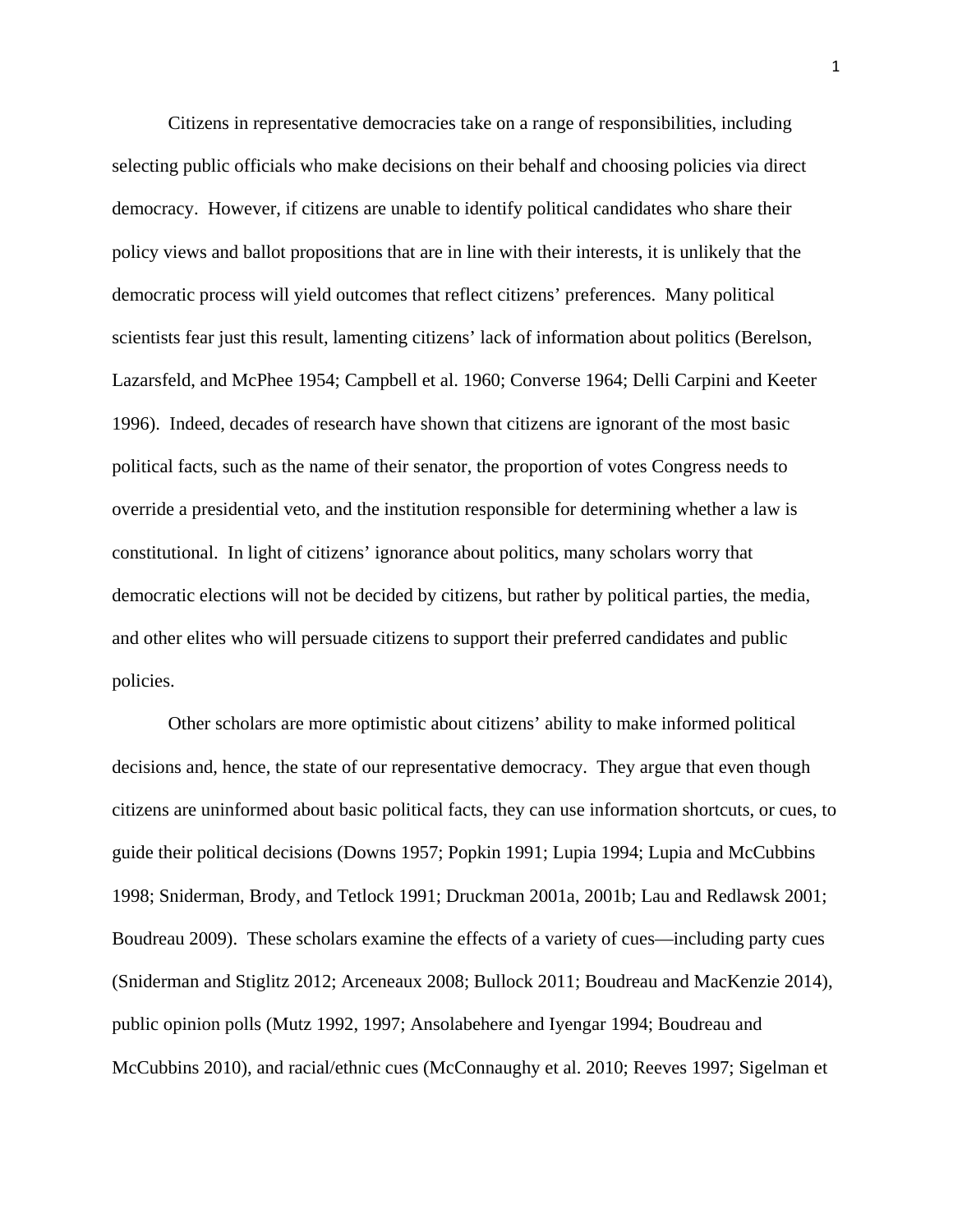al. 1995; Terkildsen 1993; Jones 2014)—and argue that they can help citizens to make political decisions that reflect their preferences.

One of the most ubiquitous cues available to citizens are political endorsements (i.e., recommendations about which candidate or policy to support). These endorsements may come from political parties, interest groups, media outlets, politicians, or even celebrities. For example, in the 2008 presidential election the well-known actor Chuck Norris urged voters to support his preferred candidate, Mike Huckabee. In 2012, the Democratic Party in California encouraged voters to support a ballot proposition that contained a progressive income tax increase. During the 2016 presidential primary elections, the liberal interest group Democracy for America endorsed Bernie Sanders, the most liberal candidate in the race. Because political endorsements typically come from well-known groups or individuals and because they make a specific recommendation about which alternative to support, they are thought to be particularly persuasive cues. Indeed, if uninformed citizens can identify endorsers who share their interests, they can simply follow their recommendations instead of investing time and energy to learn about the candidates or policy issues on offer. Partly for this reason, political candidates and practitioners actively seek endorsements from well-known individuals and groups and strategically announce them at key moments during their campaigns.

Can uninformed citizens identify endorsers who share their interests and successfully use their recommendations as substitutes for detailed political information? This question has been the subject of much debate in political science. The theoretical literature on this topic uses either spatial or game theoretic models to identify conditions under which uninformed citizens will be persuaded by (and hence base their decisions on) the statements of an endorser. These models show that it is possible for endorsements to persuade citizens and help them make political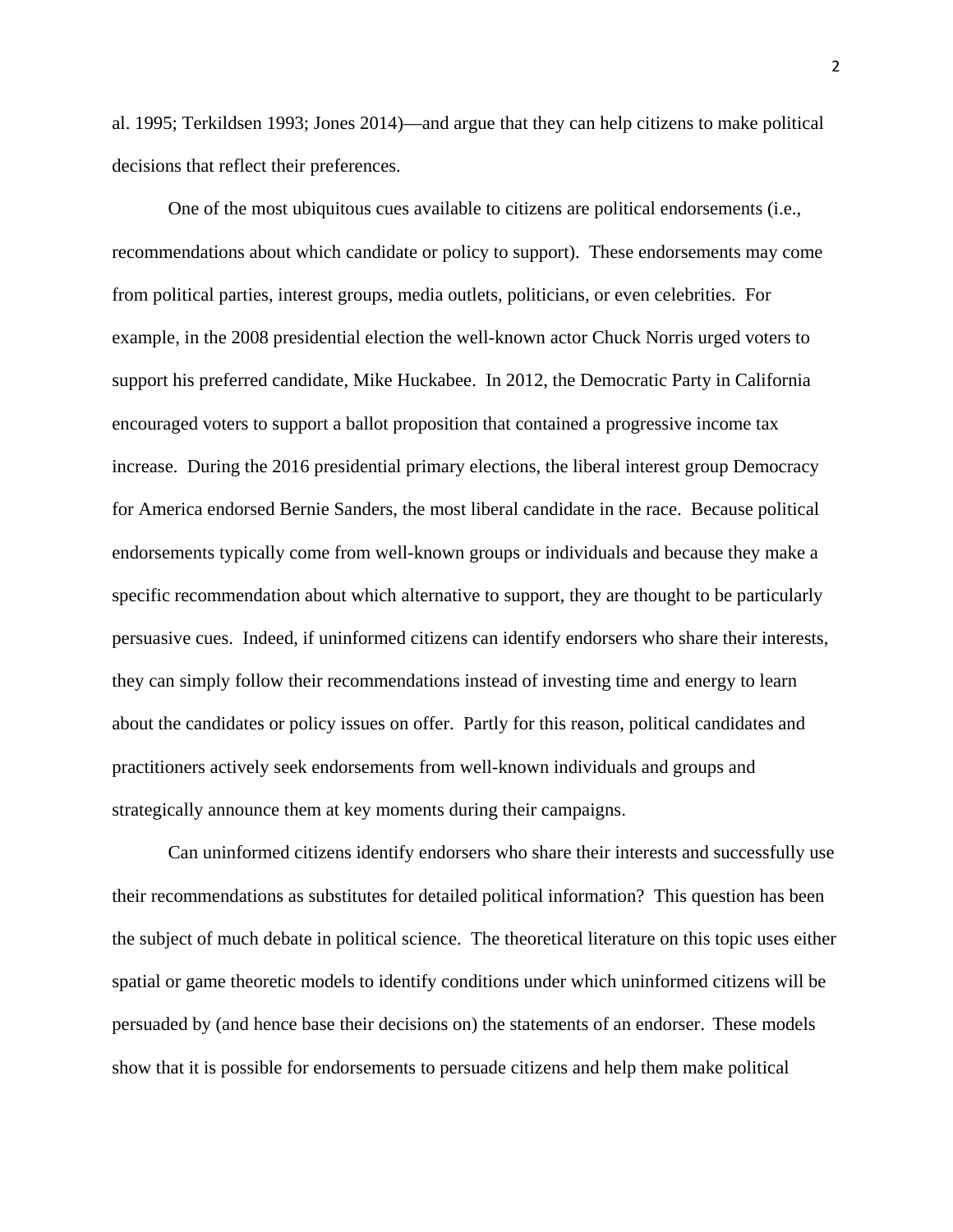decisions that reflect their preferences. The empirical literature on this topic, which includes both observational and experimental studies, tests conditions that the theoretical models identify as necessary for persuasion. These studies show that while endorsements sometimes help citizens to make political decisions that reflect their preferences, they may also lead citizens astray or have no effect on their decisions.

In this chapter, I survey the literature on the persuasion effects of political endorsements. In Section 1, I provide an overview of theoretical models that examine how political endorsements affect citizens' choices. In Section 2, I describe a seminal observational study of how endorsements affect political persuasion. In Section 3, I provide examples from a growing body of experimental research that assess the effects of endorsements. I argue that experiments are particularly useful for identifying when political endorsements will (and will not) persuade citizens because they allow scholars to manipulate the conditions that theoretical models identify under carefully controlled conditions. I conclude by discussing open questions about the effects of political endorsements and new directions for future research on this topic.

#### **1. Theoretical Models of Political Endorsements**

Many scholars use either spatial or game theoretic models to identify conditions under which political endorsements will persuade citizens and help them to make decisions that reflect their preferences. Underlying each of these models is the notion that the costs of acquiring political information often outweigh the benefits; thus, citizens typically forego obtaining political information and instead rely on the recommendations of trusted sources like endorsers (Downs 1957). One such model that examines the persuasion effects of political endorsements is Calvert's (1985) model of political advice. In that model, a decision maker (e.g., a voter) has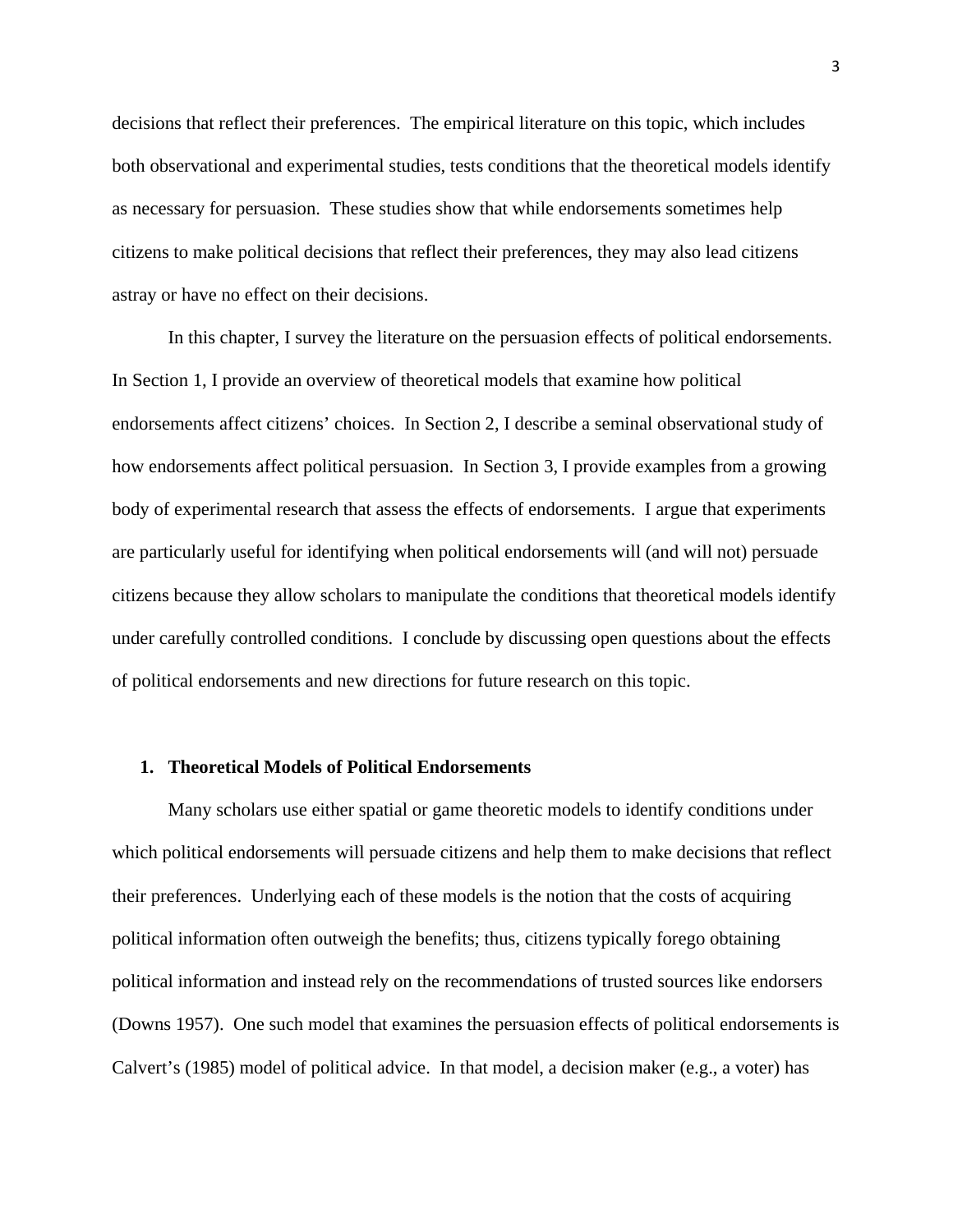limited information about which of a variety of alternatives (e.g., candidates) will make him or her better off. To cope with such limited information, the decision maker may acquire advice from another source (e.g., an endorser) about whether particular alternatives are good or bad, but such advice is costly. Further, the source that the decision maker consults may be biased or unbiased, and the advice may be right or wrong. While the decision maker does not know which alternative a particular source will recommend, he or she does know the bias (or lack thereof) of a source. The main result of the model is that a biased source is more valuable to the decision maker than an unbiased source because the biased source is more likely to provide information that will change the decision maker's mind. The intuition for this result is that a biased source who recommends the alternative that he or she was supposed to have been biased against can prevent the decision maker from making a large error. An unbiased source, in contrast, may not cause the decision maker to change his or her mind, thereby making it irrational to pay the cost of acquiring advice from this source. In this way, Calvert's (1985) model identifies an important condition under which information sources like political endorsements will induce persuasion: when the endorser is biased toward one of the alternatives and, importantly, voters know the direction of such bias.

A related spatial model of the persuasion effects of political endorsements is that of McKelvey and Ordeshook (1985, 1986). In their model, uninformed voters can use information shortcuts like public opinion polls and endorsements to choose the candidate they would have chosen if they had complete information about the candidates' ideological positions. In contrast to many spatial models, McKelvey and Ordeshook do not assume that voters must know the candidates' ideological positions in order to vote correctly (i.e., choose the candidate whose ideological position is closest to their own). Rather, they show that voting correctly requires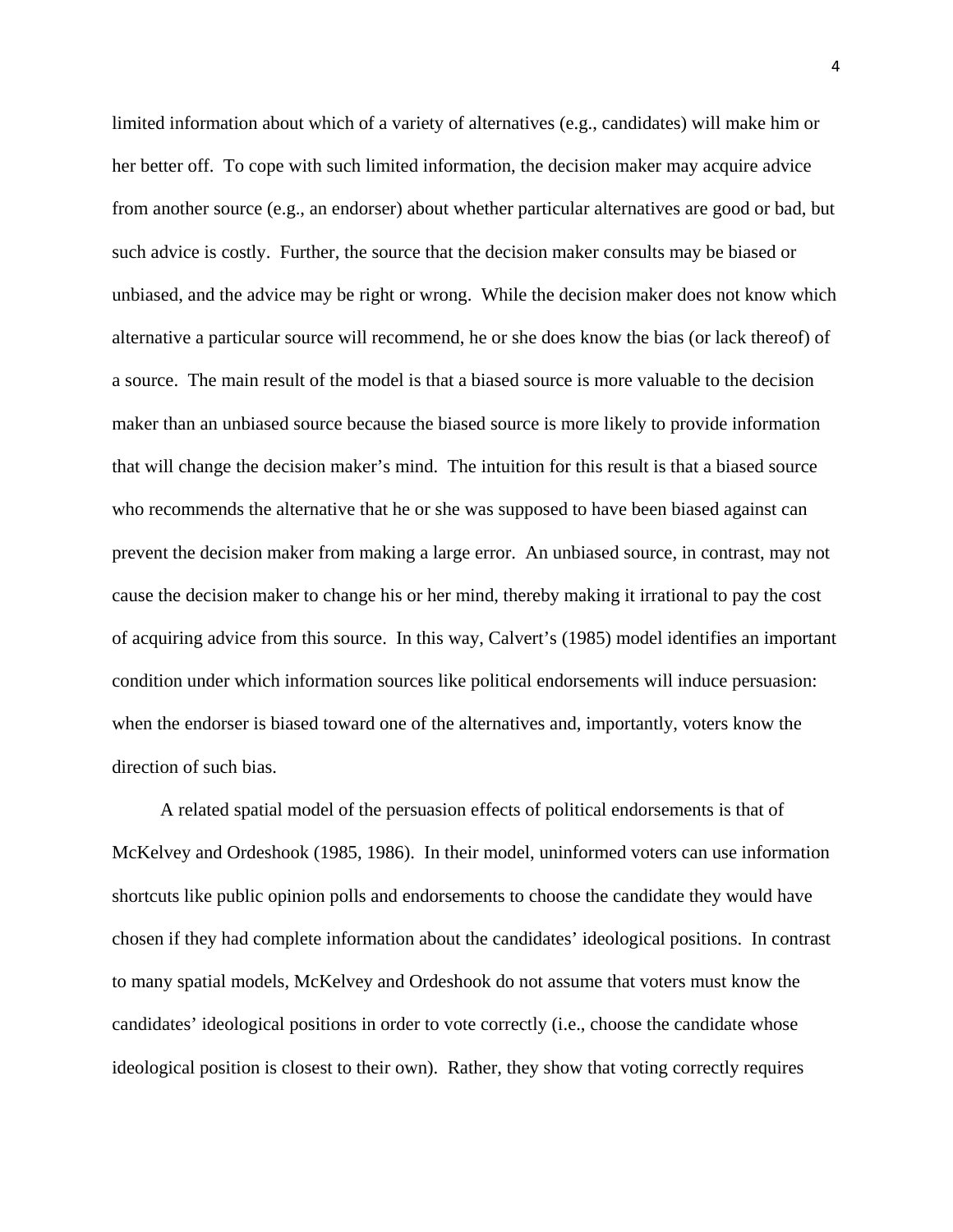only that voters know which candidate is to the left or right of the other, the midpoint between the candidates' ideological positions, and on which side of the midpoint their ideal candidate lies. In their model, information shortcuts like polls and endorsements enable voters to estimate the left-right orientation of the candidates, as well as the midpoint between them. Armed with an estimate of the midpoint between the candidates, an assessment of their own position relative to the electorate, and beliefs about which candidate is to the left or right of the other, voters can infer which candidate is closest to their ideal point. Thus, in McKelvey and Ordeshook's model, a necessary condition for persuasion is that voters are able to use political information like endorsements to estimate the left-right positions of the candidates. For example, if the National Rifle Association endorses Candidate X, then voters correctly infer that Candidate X is to the right of Candidate Y.

Building upon the insights of Calvert (1985) and McKelvey and Ordeshook (1985, 1986), Grofman and Norrander (1990) develop a spatial model of how endorsements from reference groups enable voters to choose the candidate whose ideological position is closest to their own. Like McKelvey and Ordeshook, Grofman and Norrander assume that voters know the left-right orientation of the candidates (but not the candidates' exact ideological positions) and the ideological locations of reference groups like endorsers. Unlike McKelvey and Ordeshook, Grofman and Norrander incorporate two endorsers who make recommendations about whether a voter should prefer candidate A or candidate B.

Grofman and Norrander's (1990) model identifies several conditions under which endorsements will persuade voters to choose the optimal candidate (i.e., the candidate whose ideological position is closest to their own). First, if the two endorsers are located on either side of a voter on a left-right ideological dimension and both endorsers recommend the same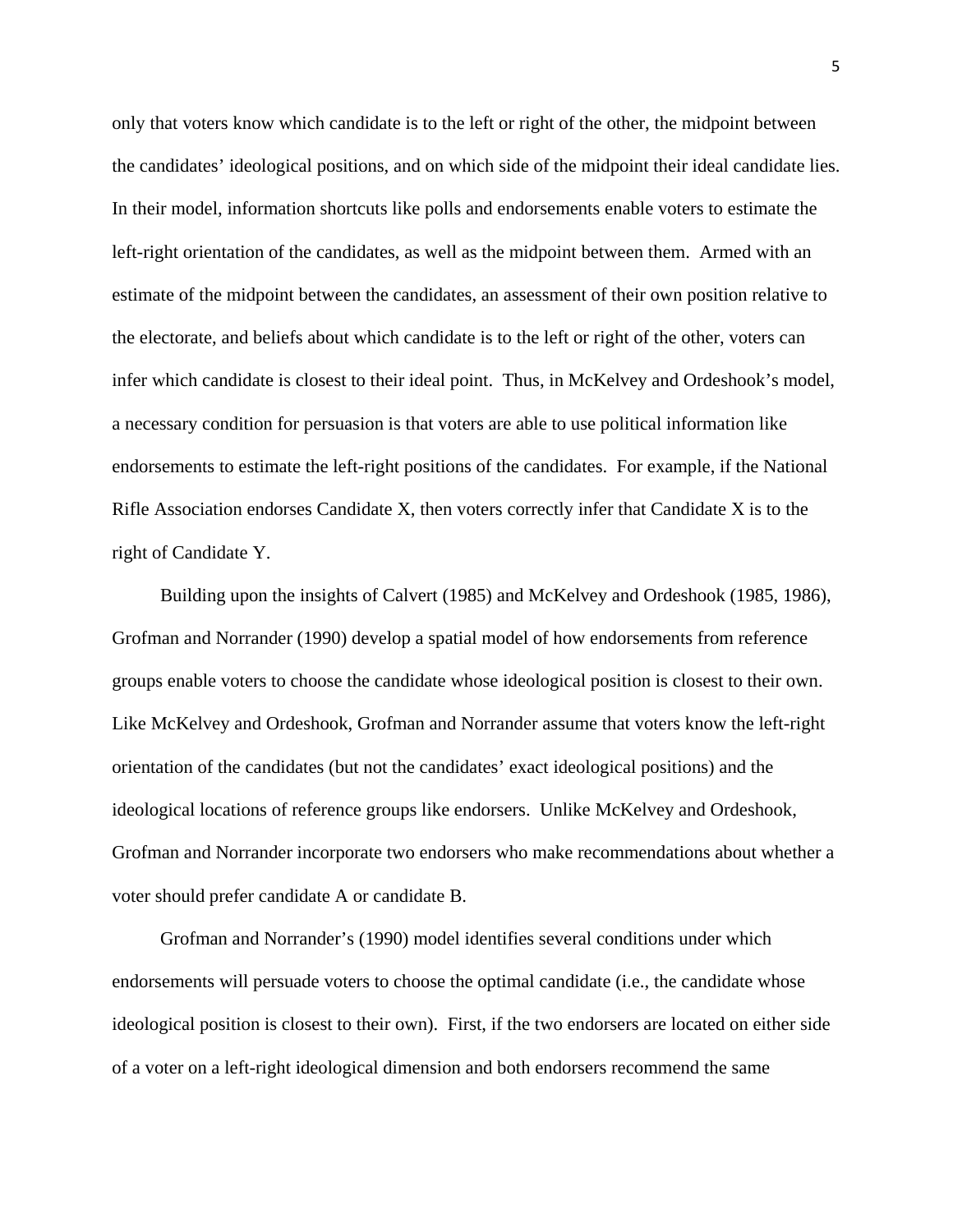candidate, then following the endorsers' recommendation will enable the voter to choose the optimal candidate. Thus, when these conditions are met, the voter should always base his or her decision on the endorsers' recommendation. Second, if the two endorsers are located on the same side of the voter, then following the recommendation of the endorser who is closest to the voter's own position will allow the voter to make an optimal choice. Thus, the voter should only base his or her decision on the recommendation of the endorser who is closest to his or her own position. Third, if the left-right orientation of the candidates is not known to the voter or if the endorsers only recommend candidates that are close to their own ideological positions (otherwise they do not issue an endorsement), then the voter can also benefit from choosing the opposite of what the more distant endorser recommends.

In contrast to McKelvey and Ordeshook's (1985, 1986) and Grofman and Norrander's (1990) focus on when political endorsements help voters to choose the optimal candidate, Lupia (1992) models the effects of endorsements in direct democracy contexts. Unlike candidate elections, direct democracy elections present voters with a choice between a new policy outcome and the status quo. Thus, in Lupia's model, a completely informed agenda-setter (analogous to a sponsor of a ballot proposition) has an opportunity to propose a policy alternative to the status quo. If the agenda-setter chooses to propose a policy alternative, then voters must choose between the status quo (about which they are assumed to have complete information) and the agenda-setter's proposed alternative (about which they are assumed to have incomplete information). Before choosing between these two alternatives, voters receive an endorsement that provides credible information about the location of the agenda-setter's proposed alternative. Specifically, the credible endorser informs voters that the agenda-setter's proposed alternative is either to the left of the status quo, the right of the status quo, or the same as the status quo. After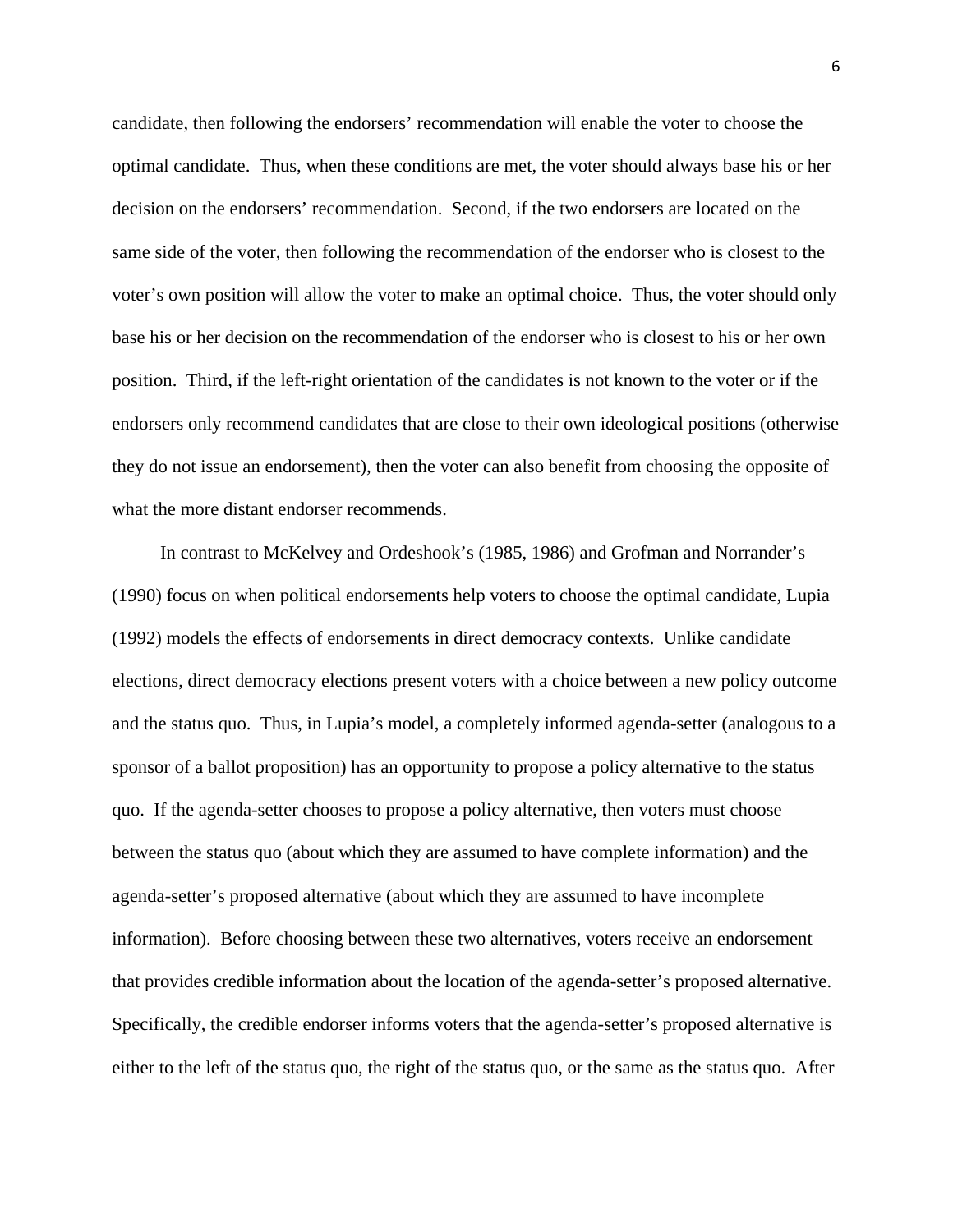receiving this information, voters update their beliefs about the location of the agenda-setter's proposed policy. This helps them to make more accurate inferences about whether the agendasetter's policy or the status quo will make them better off. In this way, Lupia demonstrates that a credible endorser can help uninformed voters in direct democracy contexts to make decisions that are similar to those they would make if they were fully informed.

Taken together, the spatial models described above identify conditions under which uninformed voters should be persuaded by an endorser's recommendations and make informed decisions as a result. A key assumption in each of these models, however, is that the endorser is credible; that is, the endorser has knowledge about the candidates' true positions or the value of a policy alternative and truthfully reveals this information to voters (albeit with bias in the Calvert [1985] model). Needless to say, this assumption does not hold in many real-world electoral contexts, where endorsers may not be credible or may act strategically by endorsing more distant candidates or policies for non-ideological reasons (such as viability or quality). In such circumstances, are there conditions under which voters can nonetheless learn from the statements of an endorser and make informed decisions?

Lupia and McCubbins (1998) develop a game-theoretic model to address this question. In their model, there are two players: an endorser and a voter (dubbed "the speaker" and "the principal," respectively, in their model). The voter must choose between two alternatives (x and y), but before making a choice, the voter receives a recommendation from the endorser about whether to choose x or y. In the model, there are three types of uncertainty: 1) whether x is better or worse than y for the voter, 2) whether the endorser has knowledge about whether x is better or worse than y for the voter, and 3) whether the endorser has common or conflicting interests with the voter (i.e., whether the endorser benefits when the voter makes a utility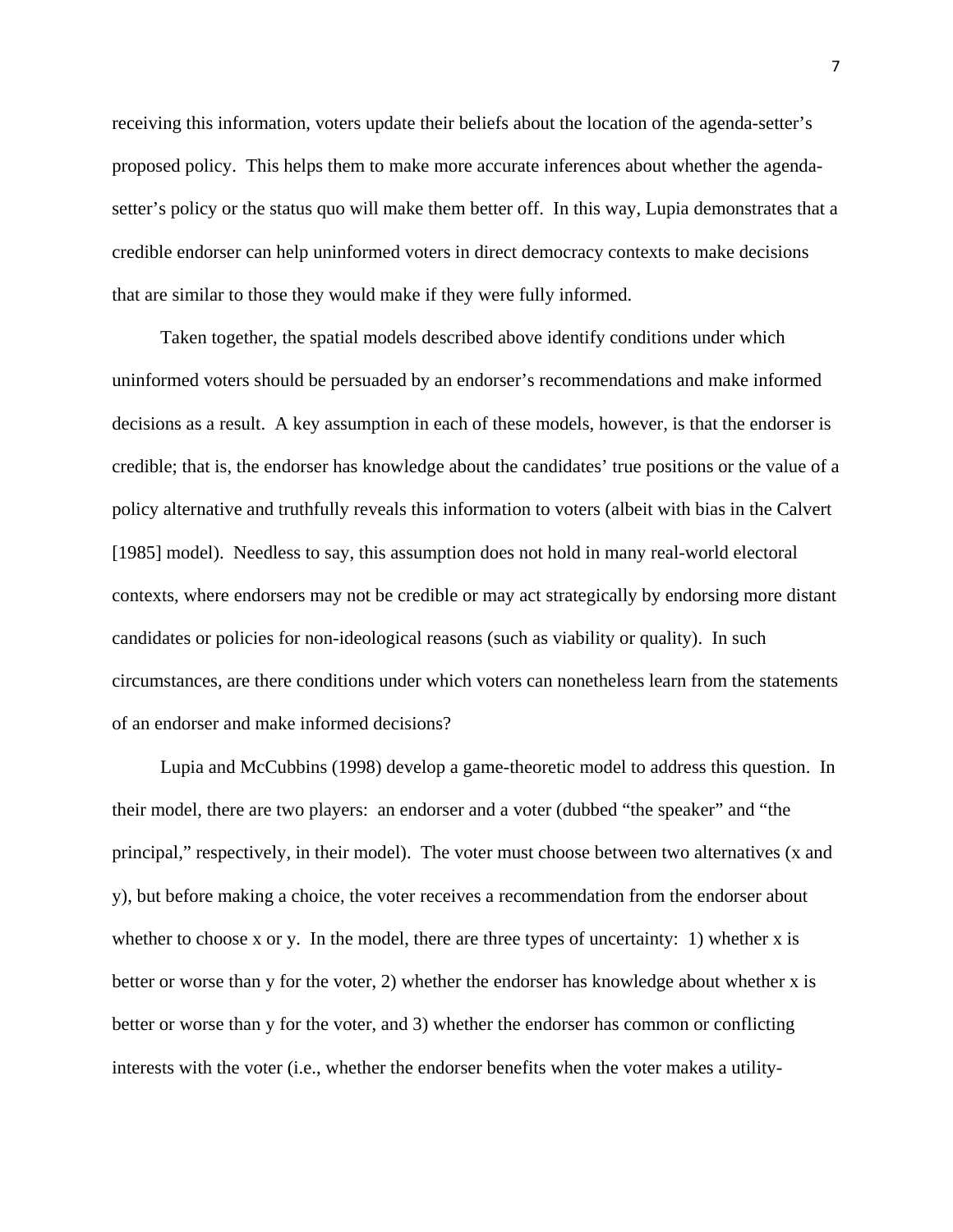maximizing choice [common interests] or benefits when the voter does *not* make a utility maximizing choice [conflicting interests]). These types of uncertainty are modeled as three probabilistic moves by Nature. After these moves by Nature, the endorser sends a signal to the voter about whether x is better or worse than y. Importantly, the endorser need not tell the truth when choosing which signal to send. After receiving the endorser's signal, the voter chooses x or y.

The results of Lupia and McCubbins's (1998) model show that if the voter believes that there is a sufficiently high probability that the endorser is knowledgeable and shares common interests with him or her, then in equilibrium, the voter bases his or her decision on the endorser's signal and persuasion occurs. Otherwise, the voter ignores the endorser and persuasion does not occur. Lupia and McCubbins also extend this basic model by incorporating institutions, such as the threat of verification and penalties for lying, that are common in political settings. They show that sufficiently high probabilities of verification and large penalties for lying induce an endorser whose interests conflict with those of the voter to send truthful signals and the voter to, therefore, be persuaded by the endorser's signals. In this way, Lupia and McCubbins identify conditions under which persuasion can occur even in contexts where endorsers are not necessarily credible. They also demonstrate the conditions under which institutions can substitute for an endorser sharing common interests with voters and induce persuasion.

#### **2. Empirical Studies of the Persuasion Effects of Political Endorsements**

The theoretical models described above identify conditions under which political endorsements should persuade voters and help them make political decisions that reflect their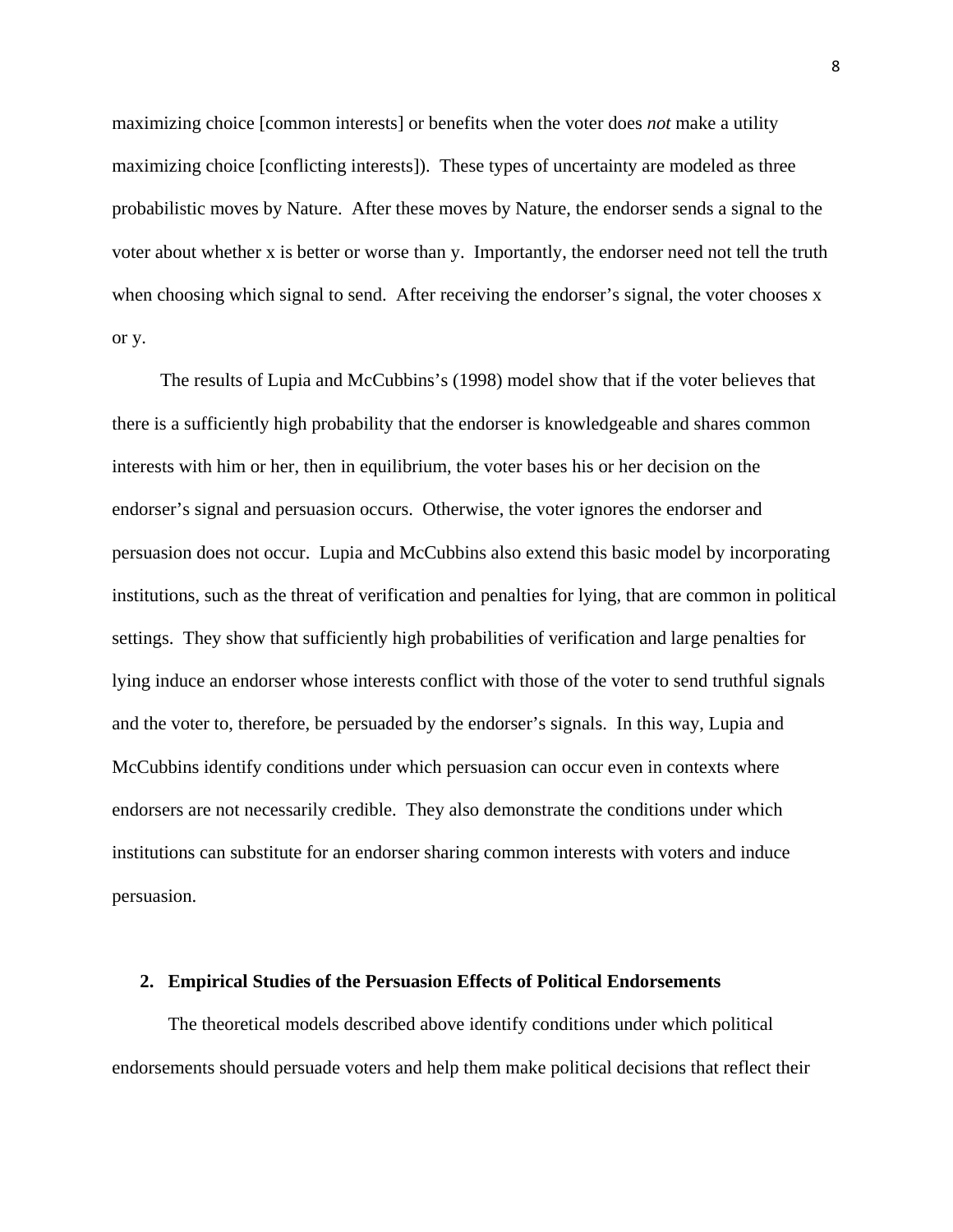preferences. But do endorsements actually have these effects in real-world electoral contexts? A number of empirical studies in political science address this question (e.g., Lupia 1994; Ladd and Lenz 2009; McDermott 2006; Kousser et al. 2015). These studies take advantage of unique electoral contexts that satisfy particular conditions that the theoretical models identify as necessary for persuasion. They then examine whether endorsements have the predicted effects on voters in these contexts.

A seminal study of the persuasion effects of political endorsements is that of Lupia (1994). In that study, Lupia assesses whether voters are able to use their perceptions of an endorser's reputation for supporting certain types of policies to help them make informed political decisions. The theoretical models described above indicate that voters should be able to do so, but they assume that voters correctly perceive an endorser's preferences. To investigate whether voters can in fact correctly perceive an endorser's preferences and use such perceptions to make informed decisions, Lupia conducts an exit poll survey during the 1988 general election in California. In that election, voters were asked to make decisions about five complex ballot propositions that sought to reform auto insurance regulations in the state.

The electoral context that Lupia (1994) examines is well suited for testing theories of political endorsements for several reasons. First, it requires voters to make decisions about complex issues about which they likely lack detailed or "encyclopedic" information; thus, voters may need to rely on information shortcuts like endorsements. Second, because nearly all voters in the study are consumers of auto insurance, it is possible to identify their optimal choices on each ballot proposition (i.e., choices in favor of lower premiums or higher expected values of compensation if a car accident occurs). Third, this election featured endorsements from three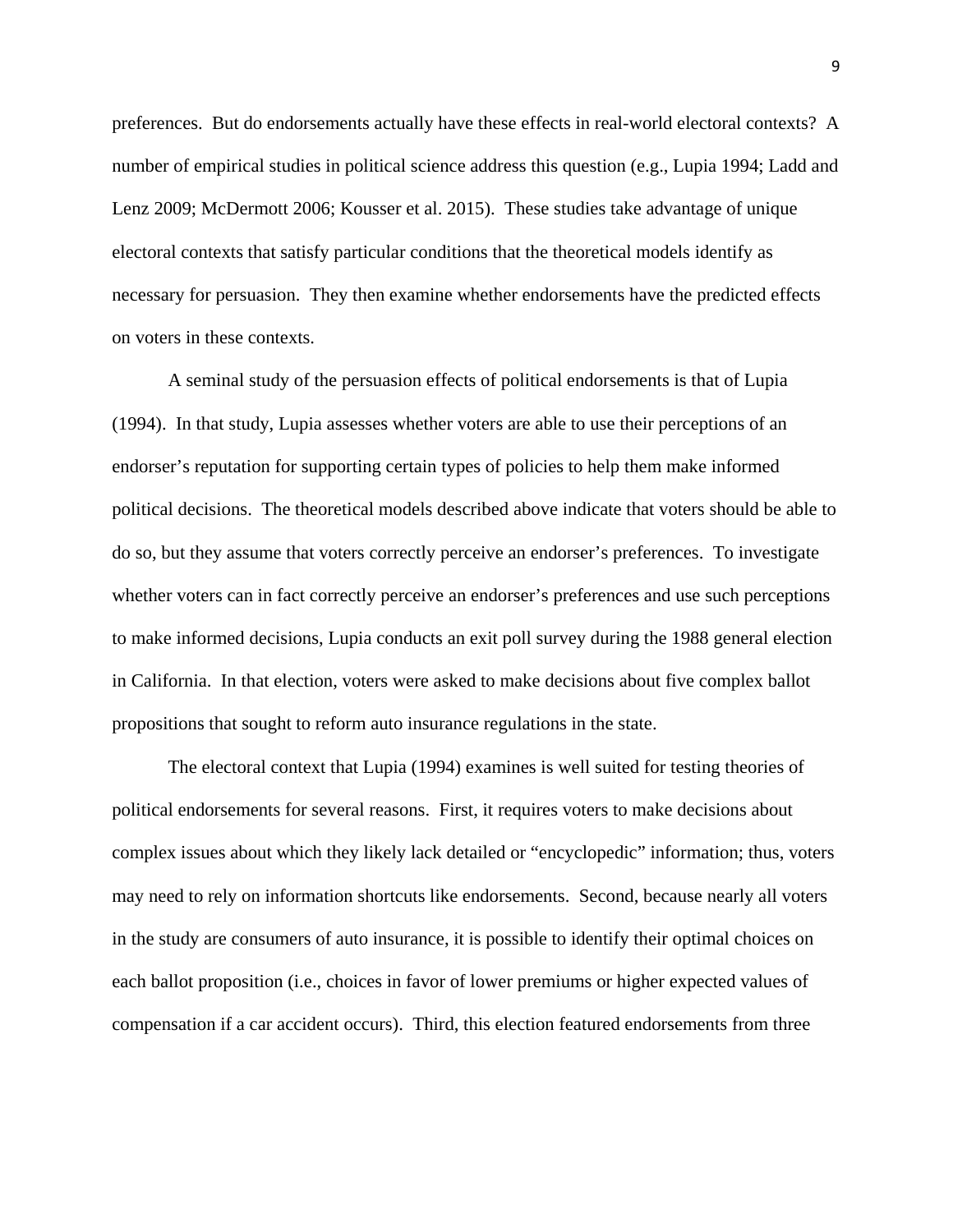prominent groups (the insurance industry, trial lawyers, and consumer groups) that were widely disseminated during a hard fought campaign.

The results of Lupia's (1994) study show that uninformed voters who know the preferences of an endorser are able to make decisions that are comparable to those of more informed voters (i.e., those who possess "encyclopedic" knowledge). Specifically, voters who know that the insurance industry, whose interests conflict with their own, sponsored particular propositions are able to use this knowledge to oppose those propositions. In this way, Lupia's study provides empirical support for two key aspects of theoretical models of political endorsements. First, it shows that uninformed voters can correctly perceive an endorser's reputation for supporting certain types of policies and then use this perception to help them make informed political decisions. Second, it demonstrates that voters can benefit from choosing the opposite of what an endorser with different preferences from their own recommends (as Grofman and Norrander [1990] suggest).

Although Lupia's (1994) study tests an important aspect of theoretical models of political endorsements, there are other conditions that remain to be tested. For example, Lupia assumes that the endorsers in his study are knowledgeable and focuses on their trustworthiness and reputations for supporting certain types of policies. While the assumption of knowledgeable endorsers makes sense in that context (the endorsers did, after all, draft the ballot propositions at issue), it may not hold for other endorsers in other electoral contexts. Further, because of the hard fought campaign and the millions of dollars the endorsers spent to influence voters, the endorsements in that election were particularly salient cues. In other contexts, this may not be the case, and other salient pieces of information may compete with the endorsements. Additionally, although Lupia demonstrates that particular endorsers had an incentive to mislead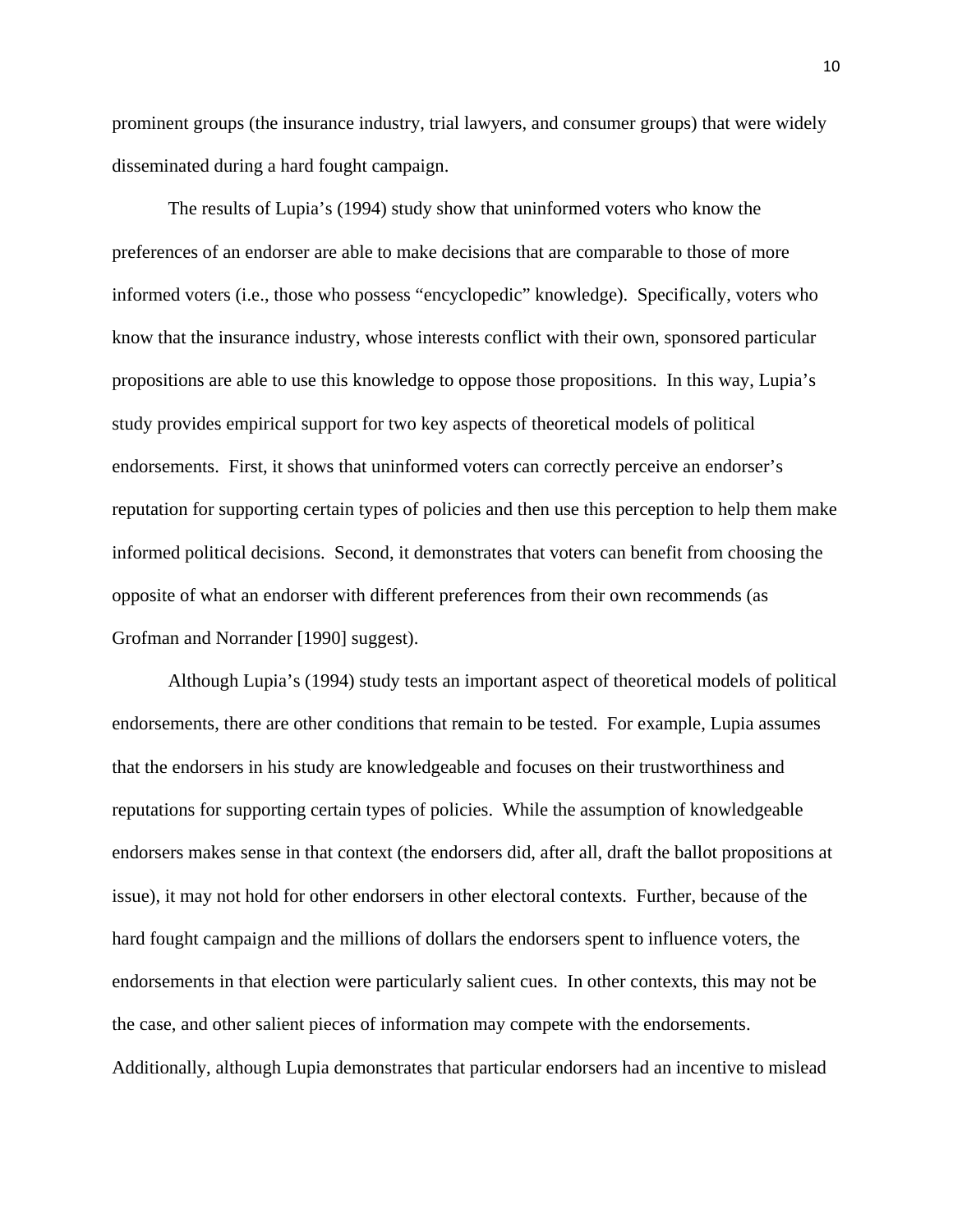voters (e.g., the insurance industry used titles that sounded consumer friendly, such as "No Fault Automobile Insurance" for ballot propositions that it sponsored) and that voters were able to recognize this conflict of interest, it is unclear whether there are conditions under which an untrustworthy endorser will nonetheless tell the truth in real-world settings. As I discuss in the next section, a growing body of experimental studies of political endorsements sheds light on these important questions.

#### **3. Experimental Tests of the Persuasion Effects of Political Endorsements**

Experimental studies of political endorsements further clarify the conditions under which endorsements help uninformed citizens to make political decisions that reflect their preferences. Unlike observational studies of political endorsements, experiments allow scholars to 1) systematically manipulate conditions that theoretical models identify as necessary for persuasion, 2) randomly assign subjects to those different conditions, and 3) directly observe the choices that subjects make under these different conditions. Because experiments allow scholars to observe subjects' decisions under carefully controlled conditions, they are particularly useful for identifying whether and when political endorsements help subjects to make informed decisions. To illustrate how and why experiments are well-suited for this purpose, I discuss several examples of experiments that manipulate political endorsements below. Taken together, these experiments shed additional light on the conditions under which citizens can use political endorsements to make informed decisions.

One example of an experimental study of the persuasion effects of political endorsements is Lupia and McCubbins (1998). In their study, Lupia and McCubbins use laboratory experiments to test their model of political endorsements and examine the conditions under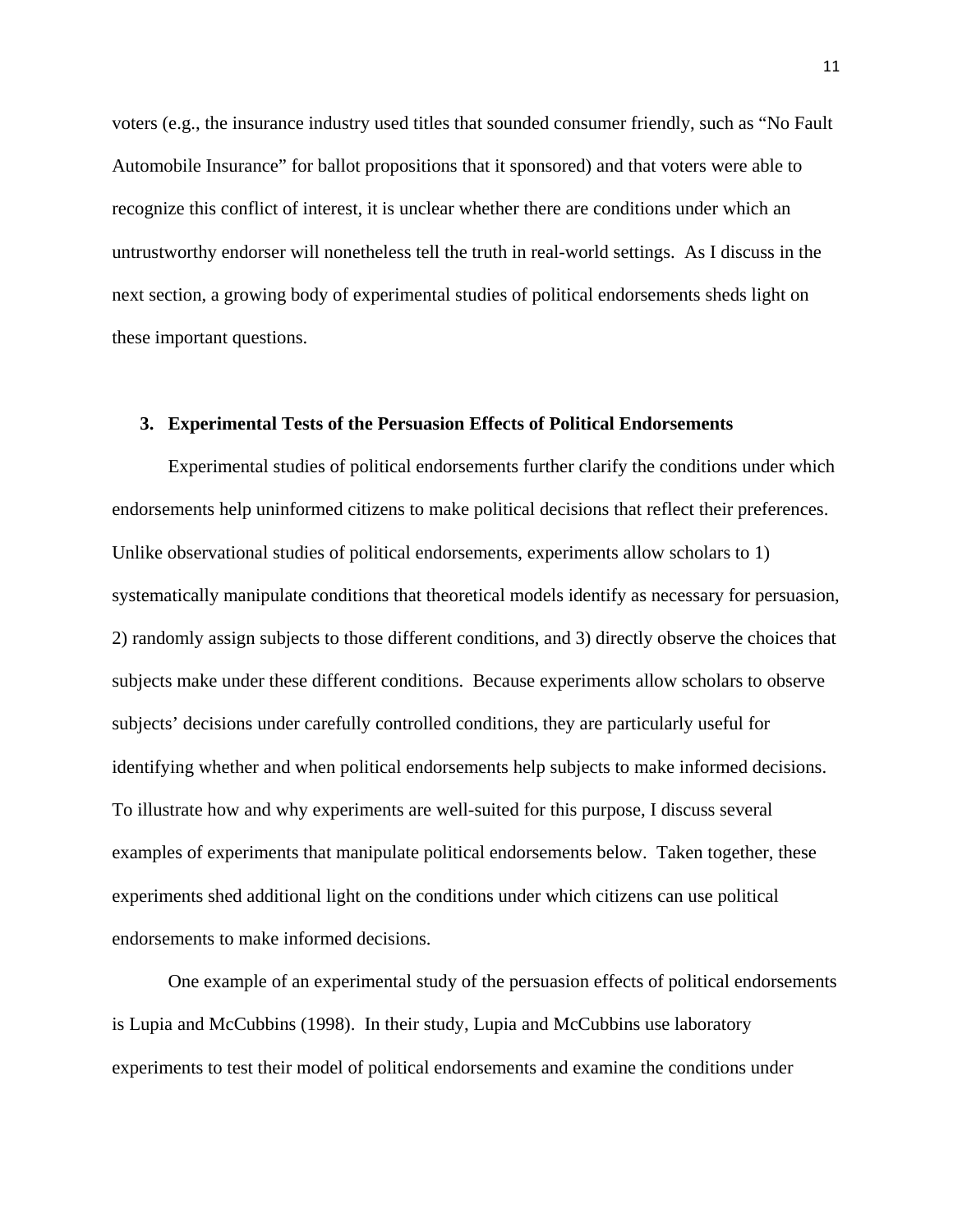which endorsements help citizens to make informed decisions. In the experiments, subjects guess the outcomes of unseen coin tosses. This is analogous to the voter in their model choosing between two alternatives, x and y, and being uncertain about which choice is better or worse. As in the model, another subject (acting as the endorser) observes each coin toss outcome and then makes a statement about whether the coin landed on heads or tails before subjects make their predictions. Importantly, subjects know that the endorser is under no obligation to communicate the outcome of the coin toss truthfully. After receiving the endorser's statement, subjects make their prediction about each coin toss outcome and earn money for each correct prediction.

In accordance with their theoretical model, Lupia and McCubbins (1998) systematically manipulate whether subjects receive statements from an endorser who shares common interests with them or whose interests conflict with their own. They also manipulate whether the endorser with conflicting interests is subject to a penalty for lying or a threat of verification. Lupia and McCubbins vary the presence of common versus conflicting interests, as well as the size of the penalty for lying, by manipulating the financial incentives of the endorser. They also manipulate whether the endorser observes the coin toss outcome and, therefore, whether he or she is knowledgeable about the best choice for subjects.

The results of Lupia and McCubbins's (1998) experiments show that an endorser's statements persuade voters and help them make informed decisions under the conditions their model identifies. Specifically, their experimental results show that when the endorser shares common interests with subjects, subjects are persuaded by his or her statements and make correct predictions at a rate that is substantially greater than chance. Similarly, when a sufficiently large penalty for lying or threat of verification is imposed upon an endorser whose interests conflict with those of subjects, subjects are persuaded by the endorser's statements at a rate that is similar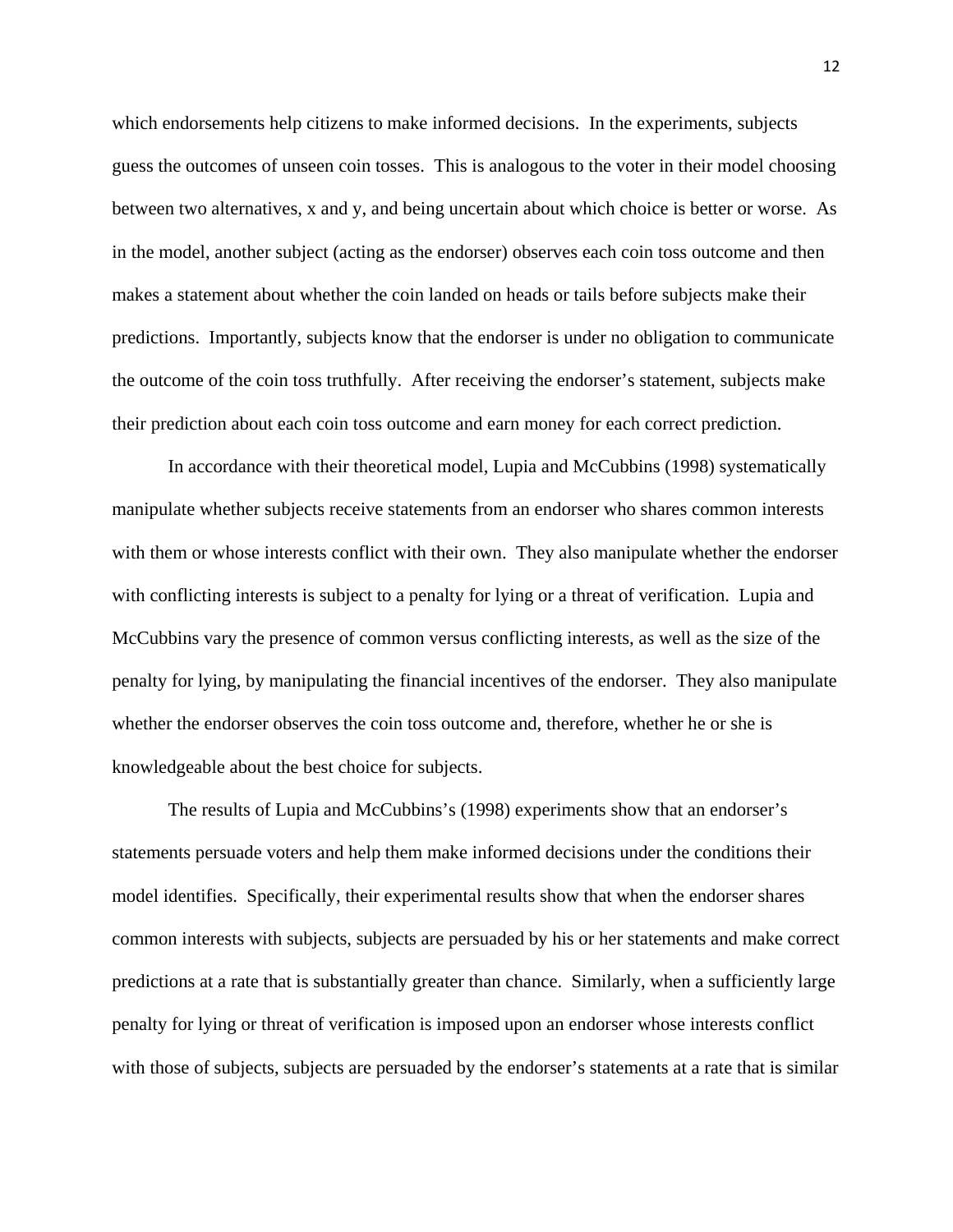to when the endorser shares common interests with them. When the endorser lacks knowledge about the coin toss outcome, however, subjects ignore his or her statements. In this way, Lupia and McCubbins's experimental results identify conditions under which uninformed citizens can be persuaded by an endorser's statements and make informed decisions. Indeed, subjects in their experiments lack knowledge about the coin toss outcome, but even without this knowledge, they are able to learn from a trustworthy endorser's statements and make better decisions than they would have made on their own (i.e., by guessing randomly).

Despite the many conditions for persuasion that Lupia and McCubbins (1998) analyze, two that they do not examine are whether the persuasiveness of a trustworthy endorser's statements varies depending upon citizens' level of sophistication and whether a competing source of information is provided. Lupia and McCubbins do not examine the former condition because subjects in their experiments cannot be more or less sophisticated at their experimental task (i.e., predicting coin tosses, where all subjects know that there is a 50% chance that a fair coin will land on heads). These scholars do not examine the latter condition because their experiments expose subjects to only one piece of information (the statements of an endorser). In real-world electoral settings, however, citizens vary in their level of sophistication and are exposed to multiple, potentially conflicting sources of information.

In order to analyze whether the persuasiveness of a trustworthy endorser's statements depends upon citizens' level of sophistication and whether a conflicting source of information is provided, Boudreau (2009, 2013) replicates Lupia and McCubbins's (1998) experiments. However, instead of having subjects predict the outcomes of unseen coin tosses, Boudreau asks them to answer math problems. One advantage of having subjects make decisions about math problems is that subjects vary in their level of sophistication at performing this task. A second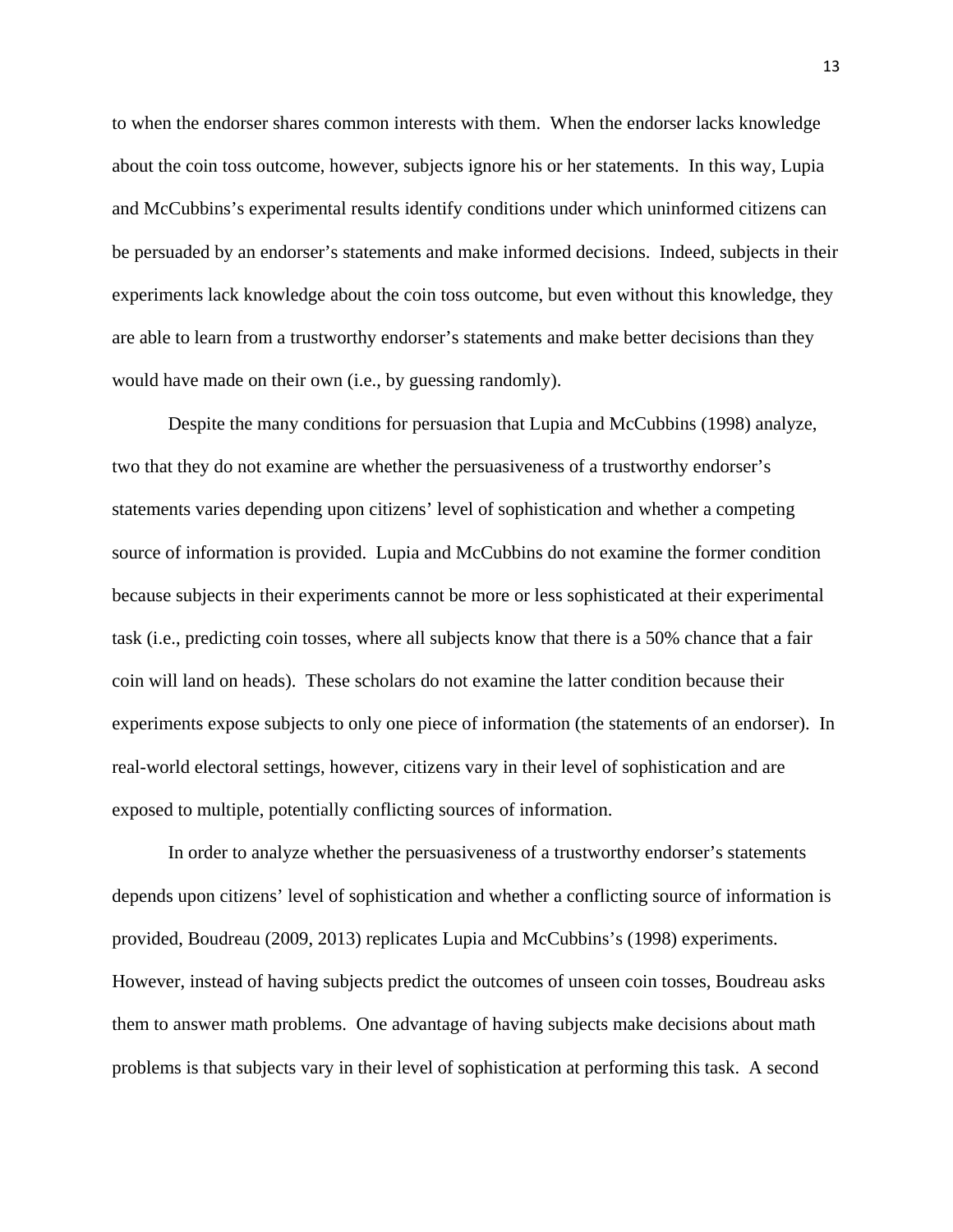advantage is that there exists a valid, reliable, and agreed upon measure of subjects' level of sophistication at performing this task—namely, SAT math scores. A third advantage is that although there are objectively correct answers to math problems (and, hence, it is clear which choice makes subjects better off), people can have different beliefs about the correct answer. This enables Boudreau to provide subjects with a second, conflicting source of information namely, poll results generated by surveying others about what they thought the answers to the math problems were.

The results of Boudreau's (2009, 2013) experiments show how subjects' level of sophistication and the presence of a conflicting source of information condition the persuasiveness of an endorser's statements. Specifically, when the endorser shares common interests with subjects, is subject to a sufficiently large penalty for lying, or faces a sufficiently high probability of verification, both sophisticated and unsophisticated subjects are persuaded by the endorser's statements and achieve large improvements in their decisions (relative to sophisticated and unsophisticated subjects in the control group, who solve the problems on their own). And, the even larger improvements that unsophisticated subjects achieve help close the gap between them and the sophisticated subjects (Boudreau 2009). However, the gap between sophisticated and unsophisticated subjects does not close when a conflicting source of information is provided together with an endorser's statements. That is, when subjects receive a trustworthy endorser's correct statement about the answer to the problem along with poll results that suggest the incorrect answer, unsophisticated subjects mistakenly follow the poll results and make worse decisions as a result (Boudreau 2013).

One of the strengths of Boudreau's (2009, 2013) and Lupia and McCubbins's (1998) experiments is that subjects make decisions for which there are objectively correct or incorrect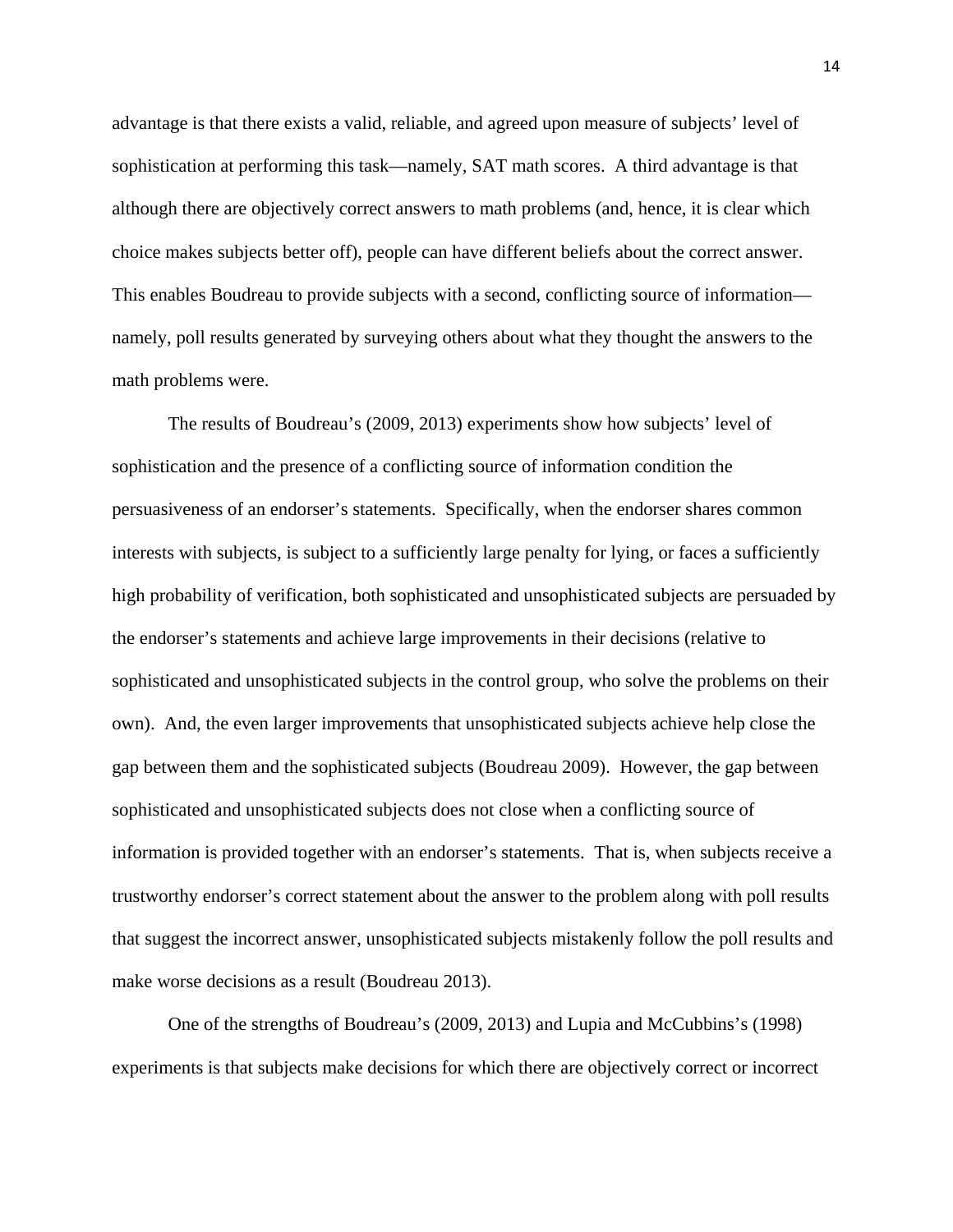choices under different conditions. This approach is advantageous because it allows them to measure precisely whether and when an endorser's statements persuade subjects and help them to make a greater number of correct decisions than they would have made on their own. However, under what conditions do endorsements improve citizen decision making in real-world electoral contexts? What happens to the quality of citizens' decisions when the information environment is more complex, as it inevitably is during the course of real-world campaigns? Can citizens correctly perceive whether an endorser shares common interests with them during such campaigns?

McDermott (2006) addresses these questions by conducting a survey experiment in which the endorsement of an actual group (namely, the AFL-CIO labor union) is manipulated. Specifically, respondents read biographical information about two hypothetical candidates (one Democrat and one Republican) running against each other for a seat in the House of Representatives. Respondents in the control group receive only this information, while respondents in the two treatment groups are also told either that the Democratic candidate received an endorsement from the AFL-CIO or that the Republican candidate received this endorsement. Drawing upon the logic of the theoretical models described above, McDermott hypothesizes that respondents will use the AFL-CIO's endorsement as an ideological signal (i.e., that the endorsed candidate is more liberal than other candidates of the same party) that will help them choose likeminded candidates. The logic behind this prediction stems from research showing that people tend to associate labor unions with liberal policy views and/or the Democratic Party (see Miller, Wlezien, and Hildreth 1991; Zinni, Rohdebeck, and Mattei 1997).

The results of McDermott's (2006) study identify conditions under which the AFL-CIO's endorsement helps respondents to choose candidates who share their policy views. In the

15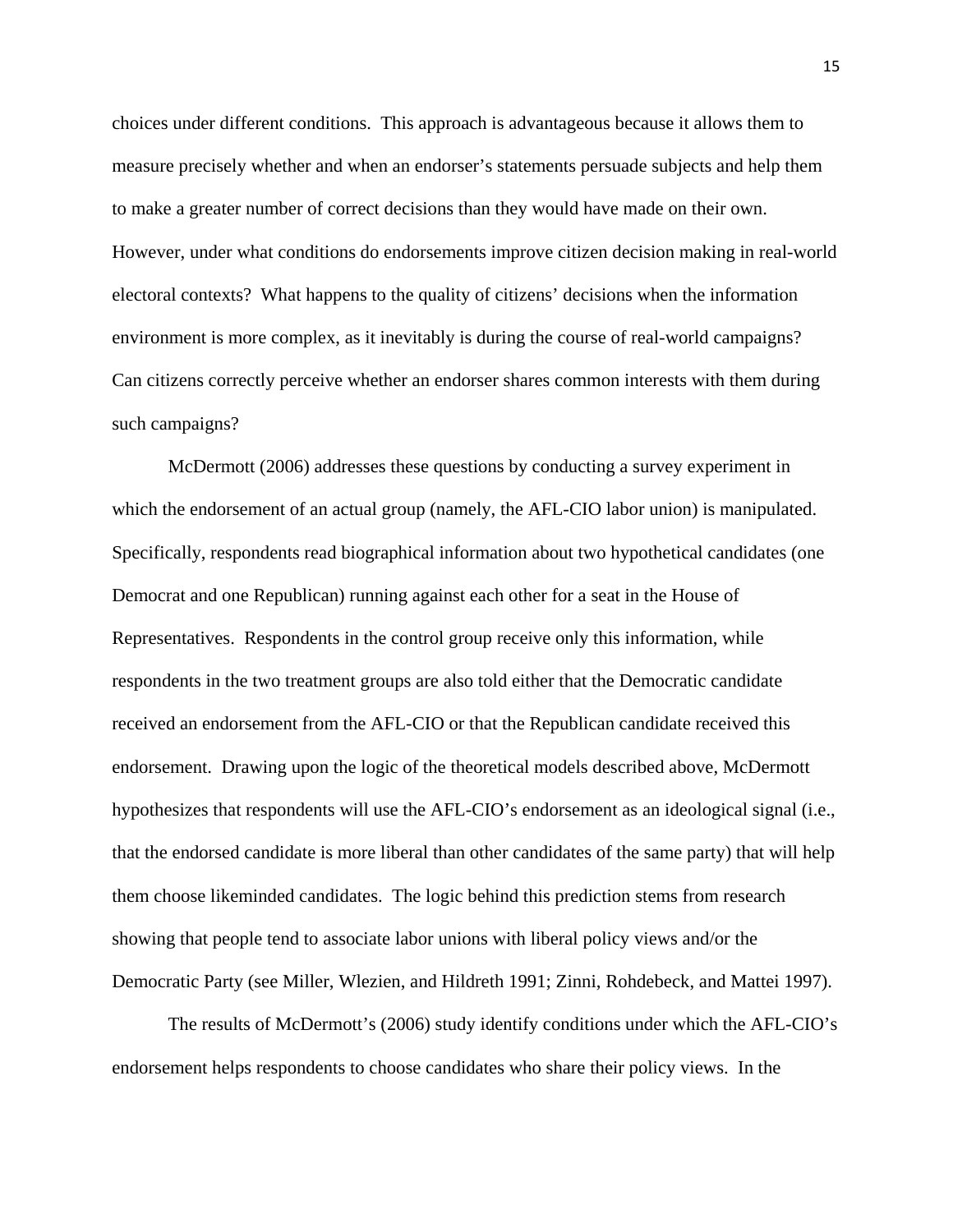treatment group where the Democratic candidate receives the AFL-CIO's endorsement, liberal respondents are more likely to support the Democratic candidate than are liberal respondents in the control group (where the Democratic candidate is unendorsed). Conservative respondents, on the other hand, are less likely to support the Democratic candidate when he receives the AFL-CIO's endorsement than are conservative respondents in the control group. In this way, the AFL-CIO's endorsement of the Democratic candidate helps both liberal and conservative voters to choose candidates whose policy views are more similar to their own. The AFL-CIO's endorsement of the Republican candidate, however, has no effect on respondents' propensity to support that candidate. This null finding makes sense, given that a labor union's endorsement of a Republican candidate provides respondents with conflicting signals about the candidate's ideological position.

One of the strengths of McDermott's (2006) study is that it provides respondents with an actual group's endorsement, as opposed to the recommendations of a generic endorser (e.g., "the speaker") that Lupia and McCubbins  $(1998)^1$  $(1998)^1$  $(1998)^1$  and Boudreau (2009, 2013) provide in their experiments. It also uses an experimental task (namely, choosing between two hypothetical candidates for the House of Representatives) that is higher in mundane realism than coin tosses or math problems. Stated differently, the experimental task in McDermott's study is, on its face, more similar to real-world political decisions (see Aronson, Wilson, and Brewer 1998). Despite these advantages, there are two important drawbacks of McDermott's study. First, despite the higher mundane realism of the experimental task, the treatment that assigns the AFL-CIO's endorsement to the Republican candidate is somewhat unrealistic. This is an alternative

<span id="page-17-0"></span> $1$  In experiments not discussed here, Lupia and McCubbins (1998) manipulate actual speakers namely, Phil Donahue and Rush Limbaugh.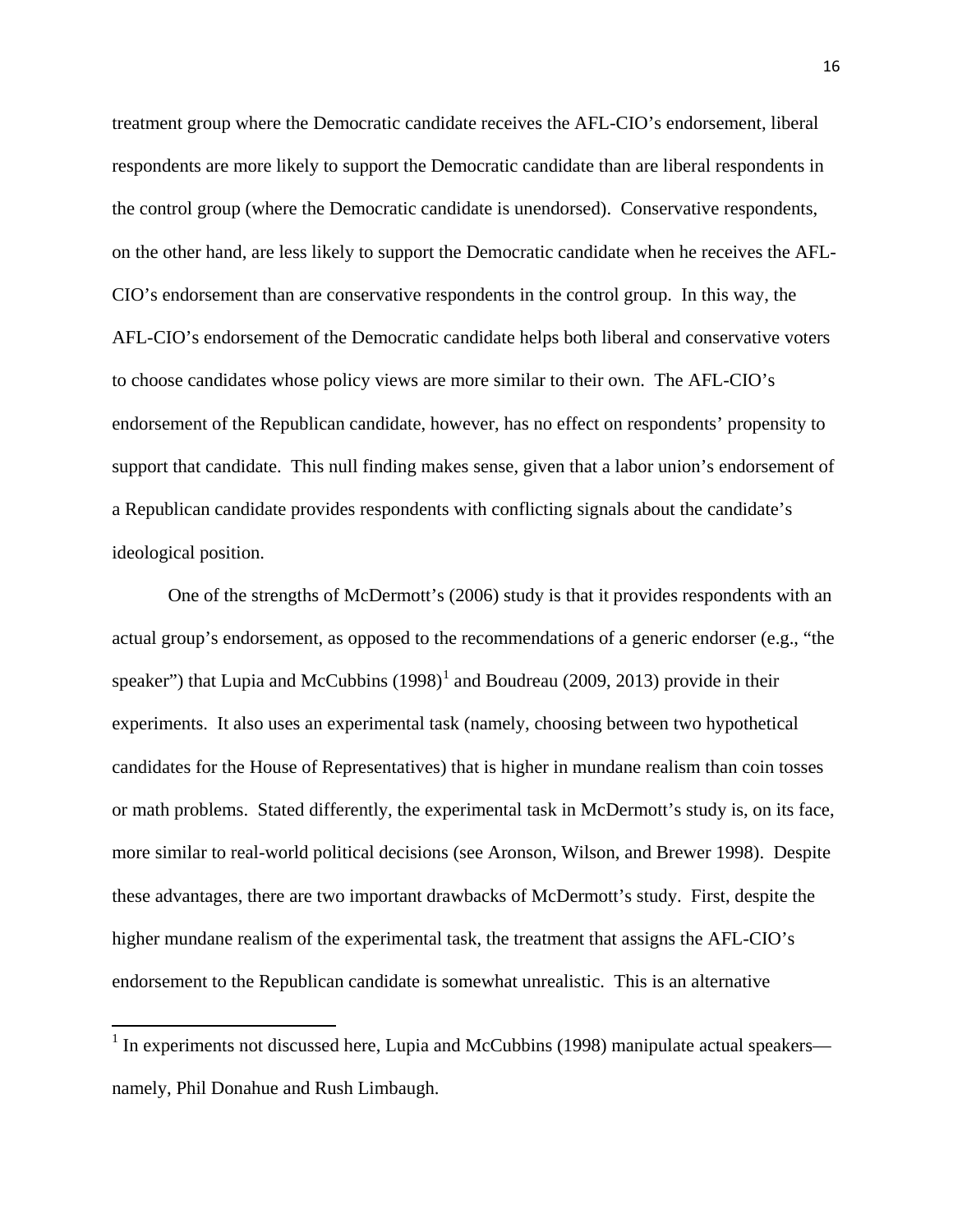explanation for the null results she observes for this treatment. Second, while McDermott draws upon research that shows that people tend to associate labor unions with liberal policy views and/or the Democratic Party, she cannot tell whether respondents in her study hold these beliefs. The reason for this is that she does not have an individual-level measure of respondents' beliefs about the ideological position of the AFL-CIO, nor does she provide them with contextual information that conveys that the AFL-CIO is a liberal group.

To overcome these drawbacks, Arceneaux and Kolodny (2009) conduct field experiments in which participants are randomly assigned to receive an interest group's endorsement during actual elections. Specifically, Arceneaux and Kolodny study two competitive elections for the state assembly in Pennsylvania. In these elections, a well-known liberal interest group endorsed the Democratic candidates and allowed these scholars to randomly assign whether participants were contacted by the group or not. Participants who were contacted (i.e., the treatment group) were informed of the interest group's endorsement of a particular candidate and were also given a reason for the group's endorsement (namely, that the candidate supports reproductive health care rights). The interest group provided such contextual information along with its endorsement to help uninformed participants understand its reputation for supporting certain types of policies.

In this way, Arceneaux and Kolodny's (2009) study is similar to the one that Lupia (1994) conducted because they, too, examine whether uninformed voters can use knowledge of an endorser's reputation for supporting certain types of policies to help them make informed decisions. In contrast to Lupia, Arceneaux and Kolodny are able to randomly assign participants to receive information about the interest group's endorsement and reputation for supporting certain types of policies, as opposed to simply observing voters who naturally know or do not know such information. This enables Arceneaux and Kolodny to avoid assuming that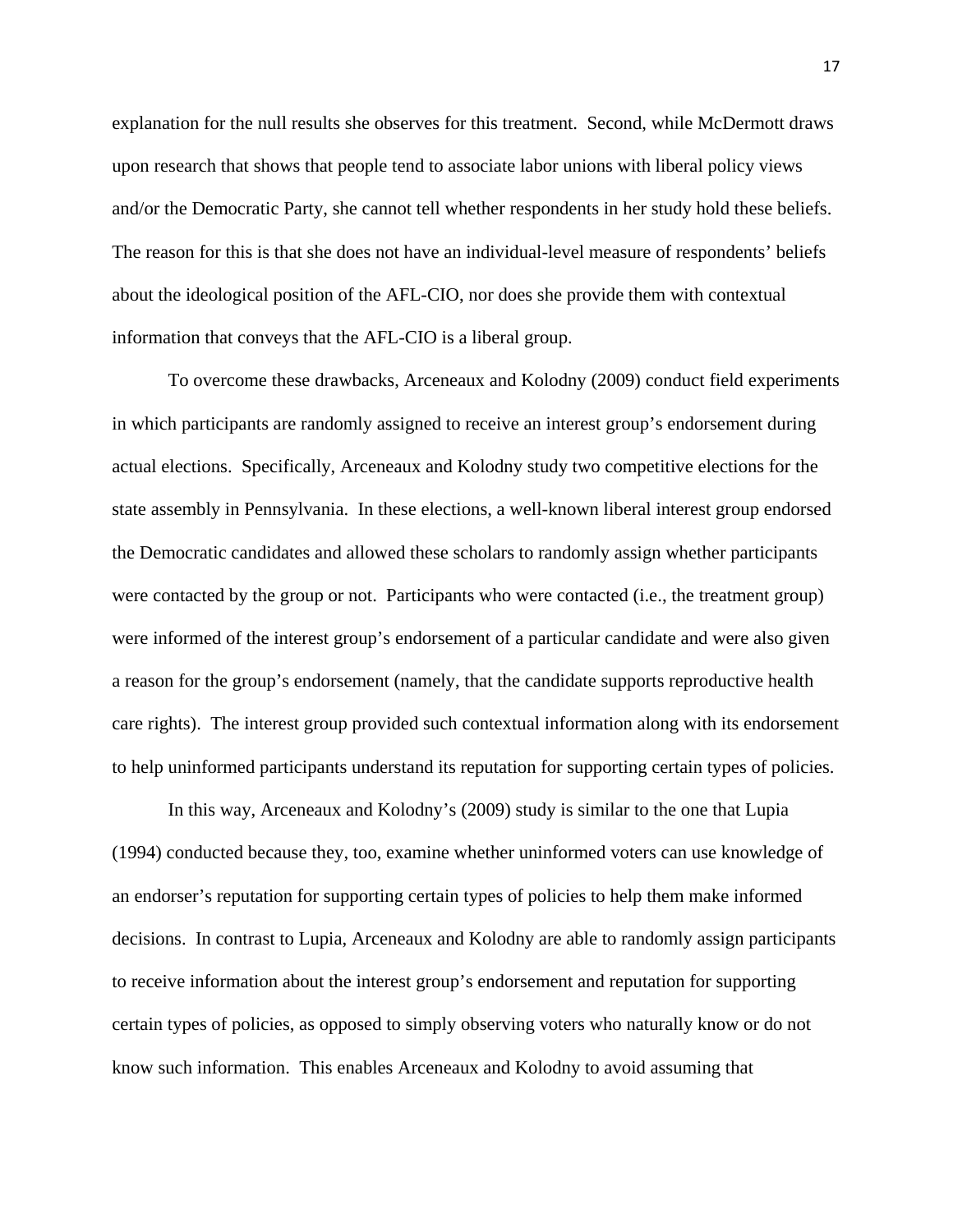participants who know an endorser's position are no different from those who do not know the endorser's position (in terms of political knowledge or other observable or unobservable characteristics). Further, random assignment of the endorser's position enables Arceneaux and Kolodny to estimate the causal effect of the endorsement on participants who are informed versus uninformed about politics. Like Lupia and McCubbins (1998) and Boudreau (2009, 2013), these scholars take advantage of the strong internal validity that experiments provide. However, because Arceneaux and Kolodny conduct their experiments in the field (as opposed to in the laboratory), they are able to use an experimental treatment that is more similar to realworld political contexts.

The results of Arceneaux and Kolodny's (2009) study show that political endorsements can provide a powerful negative cue to voters. Specifically, they find that Republican participants who receive the liberal interest group's endorsement are significantly less likely to support the Democratic candidates than are Republican participants in the control group. This effect is most pronounced among politically unaware Republicans, who use the information about the group's endorsement and its reputation for supporting certain types of policies to help them choose candidates who share their partisanship. In contrast, Arceneaux and Kolodny find that the endorsements have limited effects on politically aware Republicans, who likely already know that they should oppose the Democratic candidates. Their results also show that the group's endorsement has minimal effects on Democratic participants, regardless of their level of political awareness. The reason for this is that support for the Democratic candidates among Democratic participants in the control group is already quite high (78%), so there is not much room for the endorsement to boost support further. Taken together, Arceneaux and Kolodny's results provide additional support for the idea that endorsements can provide voters with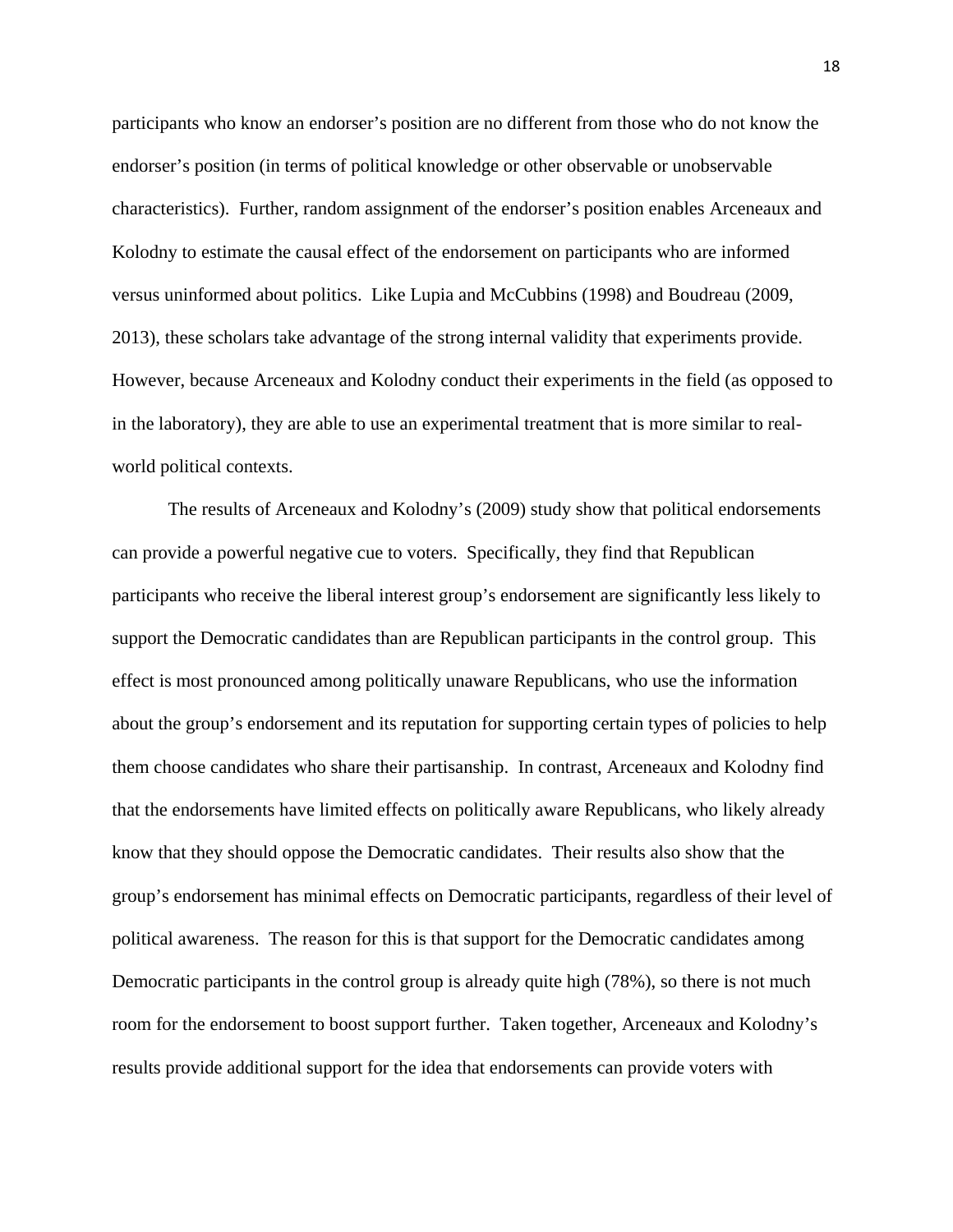negative cues, much as Grofman and Norrander (1990) suggest. They also indicate that the group's endorsement in this context may have backfired, as it reduced support among members of the out-party while failing to boost support among co-partisans.

In contrast to McDermott's (2006) and Arceneaux and Kolodny's (2009) focus on political endorsements in candidate elections, other scholars use experiments to examine the effects of endorsements in direct democracy contexts (e.g., Nicholson 2011; Boudreau and MacKenzie 2014; Burnett and Parry 2014). For example, Boudreau and MacKenzie's (2014) survey experiments assess how political party endorsements affect citizens' decisions about ballot propositions at issue in California. These scholars examine political party endorsements, in part, because political parties have well known reputations for supporting certain types of policies (i.e., the Democratic Party typically supports liberal policies, while the Republican Party typically supports conservative policies; Sniderman and Bullock 2004; Levendusky 2009; Sniderman and Stiglitz 2012). Thus, a key condition that theoretical models identify as necessary for persuasion is met. Consequently, Boudreau and MacKenzie find that respondents are persuaded by their own political party's endorsement of particular ballot propositions. That is, respondents are more likely to support propositions that their own party supports and oppose propositions that their own party opposes when they receive political party endorsements. However, these experiments also identify an important condition under which political party endorsements are less persuasive—namely, when policy information that conflicts with their own party's endorsement is also provided. Indeed, respondents shift their opinions away from their own party's position when policy information provides a compelling reason for doing so.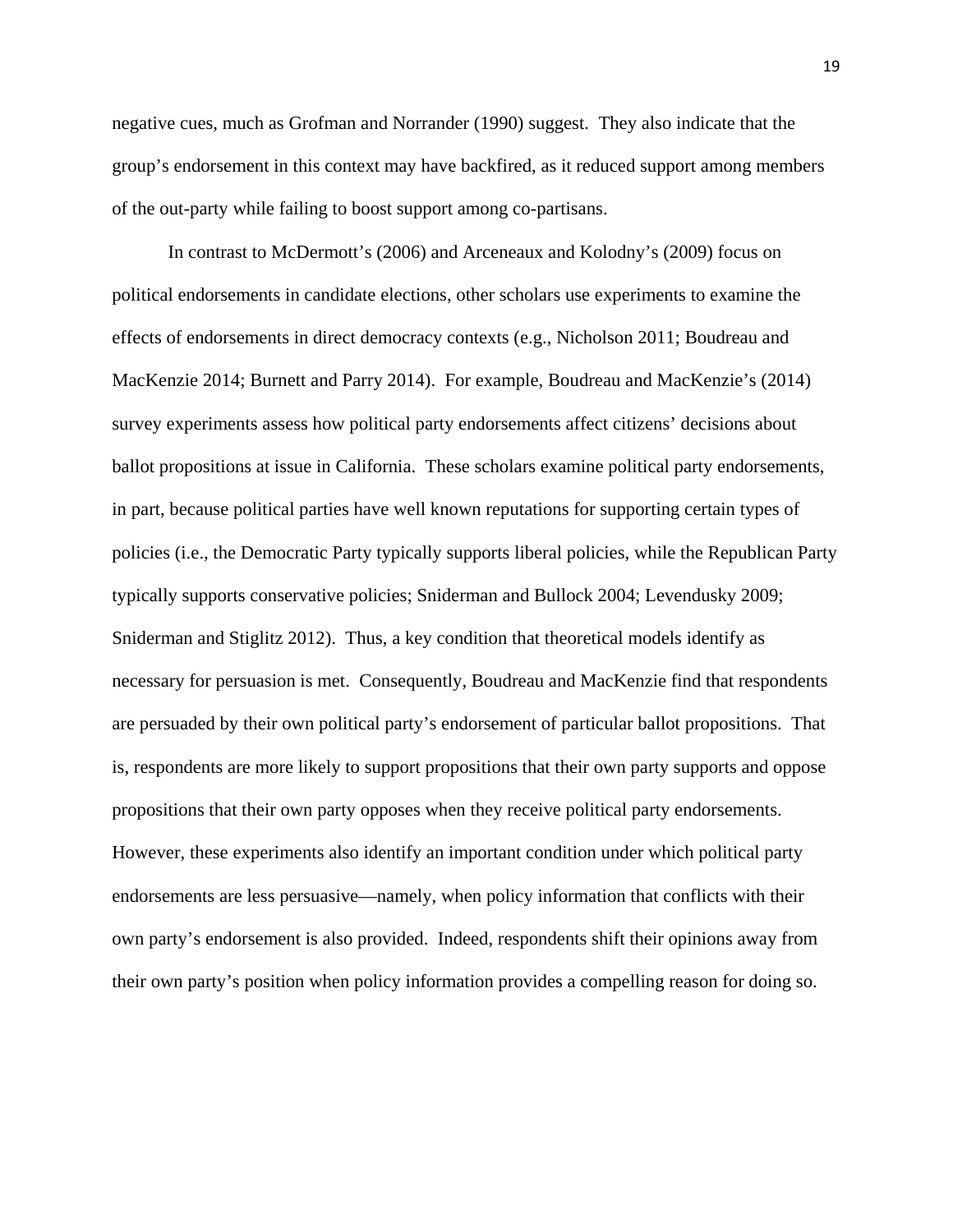### **4. Conclusion: New Directions for Research on Political Endorsements**

The theoretical and empirical research described above identifies conditions under which political endorsements can persuade voters and help them make informed decisions. Specifically, spatial and game-theoretic models indicate that when voters have basic information about an endorser (e.g., its location on a left-right ideological dimension, its reputation for supporting certain types of policies, its level of knowledge and trustworthiness), they can use its recommendation as a substitute for detailed information about the choice that they must make. Empirical tests, by and large, provide support for these models' predictions and illustrate the conditions under which political endorsements can persuade voters and help them with their decisions. As I argued above, experiments are particularly well suited to testing theoretical models of political endorsements because they allow scholars to manipulate conditions that the theories identify as necessary and/or sufficient for persuasion under carefully controlled conditions.

Although the empirical tests described above answer many important questions about the persuasion effects of political endorsements, there are other aspects of theoretical models of political endorsements that remain to be tested. These tests are important new directions for future research on this topic. First, spatial models of political endorsements often assume that voters know the left-right orientation of the candidates from which they must choose (e.g., McKelvey and Ordeshook 1985, 1986; Grofman and Norrander 1990). While this assumption is uncontroversial in national elections (e.g., voters likely know that the Democratic candidate is to the left of the Republican candidate), it is not clear whether this assumption holds in electoral contexts where party labels are absent (e.g., nonpartisan local elections) or uninformative (e.g., partisan primaries). Second, spatial models assume that voters use a credible endorser's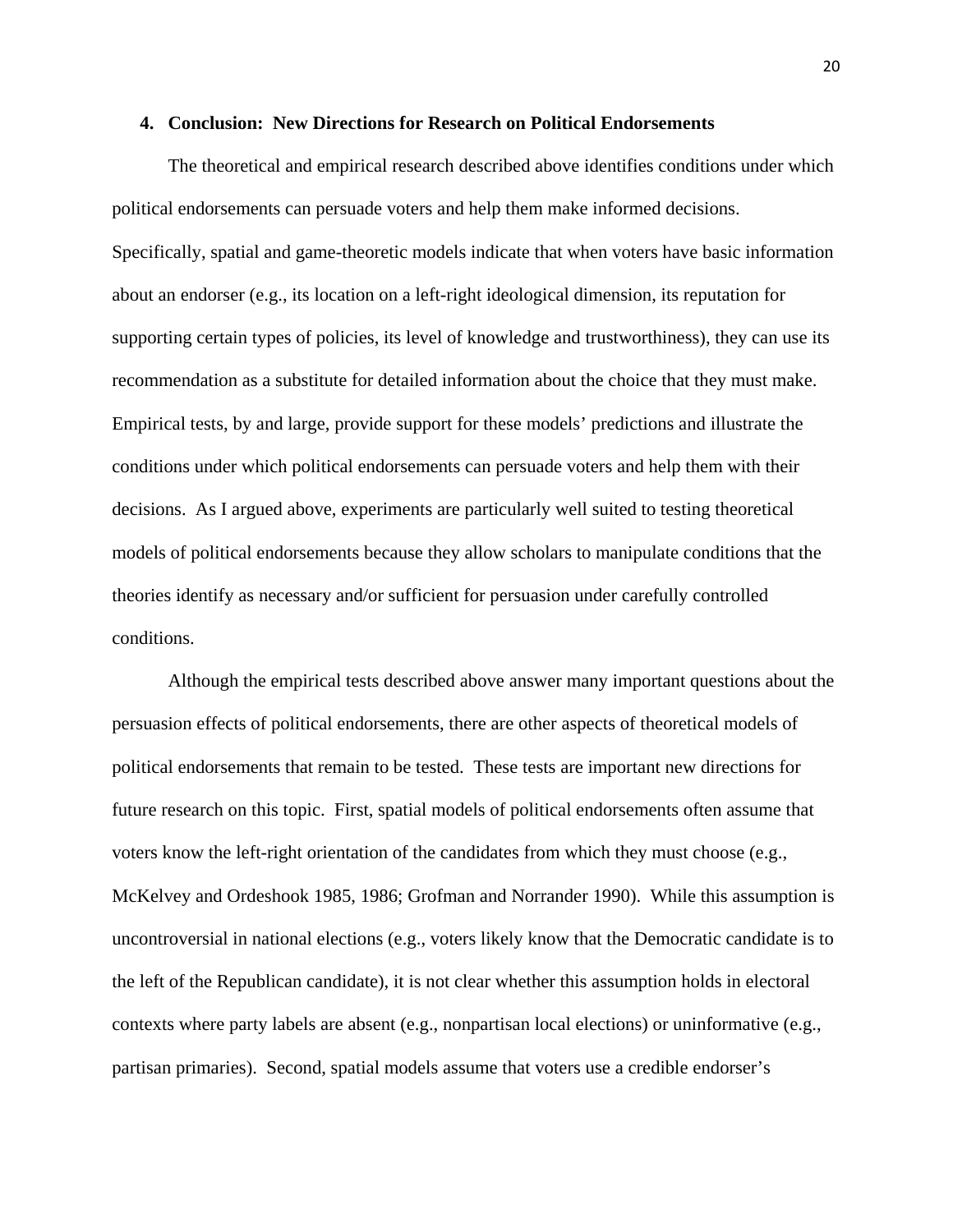recommendation as a tool to help them identify the candidates' ideological positions and choose the candidate whose position is closest to their own. In real-world electoral contexts, however, voters may use the endorsements of credible groups differently. For example, instead of using a political party's endorsement as an ideological signal of which candidate is to the left or right of the other, voters may treat it as a team-based signal that tells them which candidate to support (irrespective of the candidate's ideological position). Voters may also treat a political party's endorsement as a team-based signal, but use endorsements from other groups (such as newspapers with ideological reputations) as ideological signals. Third, spatial models assume that voters know their own ideological positions. While this assumption may hold in national political contexts, it is questionable whether it holds in state and local contexts.

While much work remains to be done on these topics, my research on the effects of political endorsements in local elections begins to test these assumptions empirically (Boudreau, Elmendorf, and MacKenzie 2015a, 2015b, 2018a, 2018b). Like the empirical research described above, we use observational and experimental methods to assess whether and when political endorsements help voters to identify candidates whose policy views are similar to their own. Unlike many previous studies, however, we are able to test the spatial model of voting directly and assess how different types of endorsements affect voters' ability to choose candidates whose policy views are similar to their own (i.e., spatial voting). The reason for this is that, in the local context we examine, we are able to measure candidates' and voters' ideological positions on the same scale.

Specifically, we conduct original surveys that ask candidates in mayoral and city council elections in San Francisco to take positions on prominent local policy issues during the campaigns. We ask voters to report their positions on these same policy issues, as well as which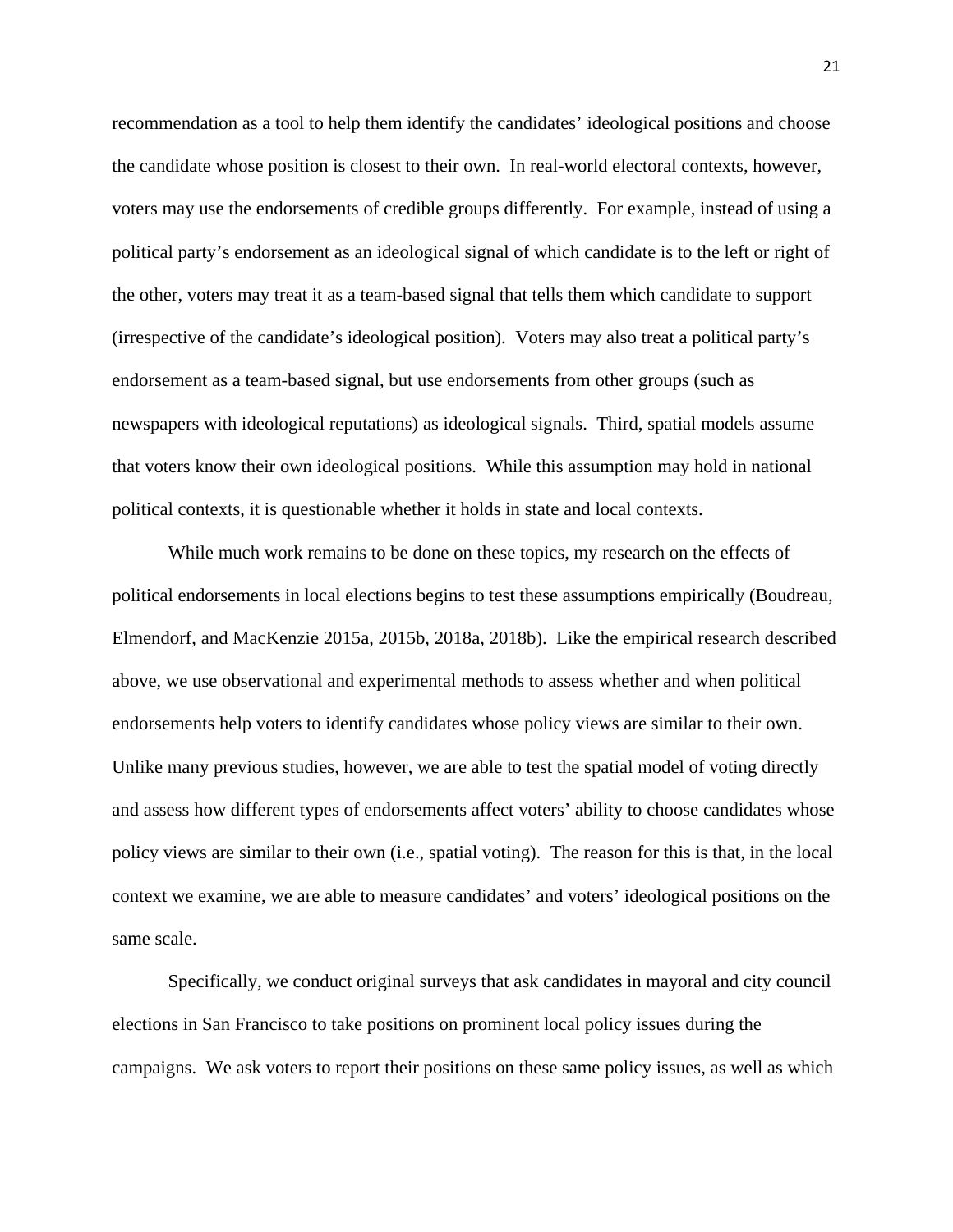candidates they voted for, on a written exit poll. We use these policy positions to construct comparable measures of candidate and voter ideology (ideal points) and examine how ideology affects voters' choices. We also experimentally manipulate different types of endorsements namely, endorsements from political parties, prominent public officials, racial/ethnic groups, and newspapers with local ideological reputations—and examine their effects on voters' propensity to choose ideologically-similar candidates.

The results of these studies shed light on the assumptions described above and the persuasive effects of political endorsements more generally. With respect to the assumption that voters know the left-right orientation of the candidates from which they must choose, our results suggest that this assumption can hold even for voters in a low-information local election like the one we examine. Indeed, we observe a strong, positive relationship between voter ideology and the ideology of the candidates they choose in the mayoral election that we study, even among voters with low levels of knowledge about local politics (Boudreau, Elmendorf, and MacKenzie 2015a). This suggests that voters can perceive the left-right orientation of the candidates. However, whether this assumption holds appears to depend on whether the election is for a highprofile citywide office like mayor or a low-profile district office like city council. For example, in the city council election that we examine, we observe virtually no relationship between voter and candidate ideology among low-knowledge voters in our control group, where political endorsements are not provided (Boudreau, Elmendorf, and MacKenzie 2015b). This indicates that the assumption that voters can perceive the left-right orientation of candidates may be less tenable in some low-information contexts.

With respect to the assumption that voters use endorsements as a tool to help them choose the candidate whose ideological position is closest to their own, our results suggest that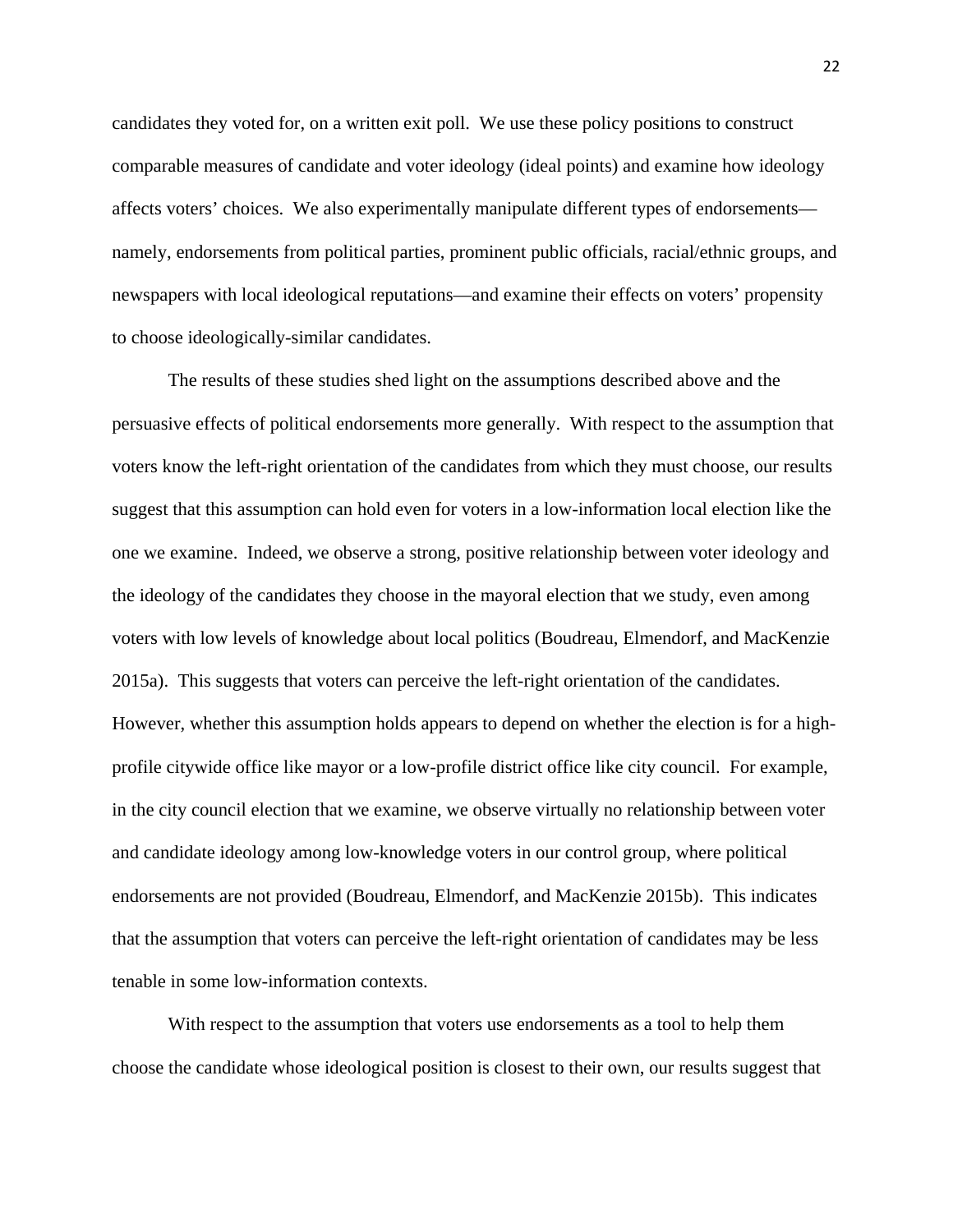voters may use endorsements in other ways. Rather than using political party, newspaper, and racial/ethnic group endorsements as ideological signals of the candidates' relative positions, voters in the mayoral election appear to use these endorsements as non-ideological signals of candidate quality or viability. For example, when Democratic voters are told that a candidate received the Democratic Party's endorsement, they are significantly more likely to choose that candidate, even if that candidate's policy views are somewhat at odds with their own (Boudreau, Elmendorf, and MacKenzie 2015a). Similarly, when voters are told that a candidate received an endorsement from their racial/ethnic group, they appear to treat that information as an identitybased signal of which candidate to support (i.e., they support candidates endorsed by co-ethnic groups and oppose those endorsed by other racial/ethnic groups) (Boudreau, Elmendorf, and MacKenzie 2018a). In both cases, the result is a weakening of the relationship between voters' policy views and those of the candidates they choose. Somewhat surprisingly, voters even appear to treat endorsements from newspapers with local ideological reputations as nonideological signals of candidate quality or viability (Boudreau, Elmendorf, and MacKenzie 2015a).

That said, the weakening of the relationship between voters' and candidates' policy views appears to depend on the context in which the endorsements are given. When voters initially lack information about the spatial locations of candidates (as is the case in the city council election we study), they appear to treat political party endorsements as ideological signals that help them to choose candidates whose policy views are similar to their own (Boudreau, Elmendorf, and MacKenzie 2015b, 2018b). We observe similar effects for endorsements from prominent public officials with well-known ideological reputations (Boudreau, Elmendorf, and MacKenzie 2015b). Indeed, our results indicate that both types of endorsements are effective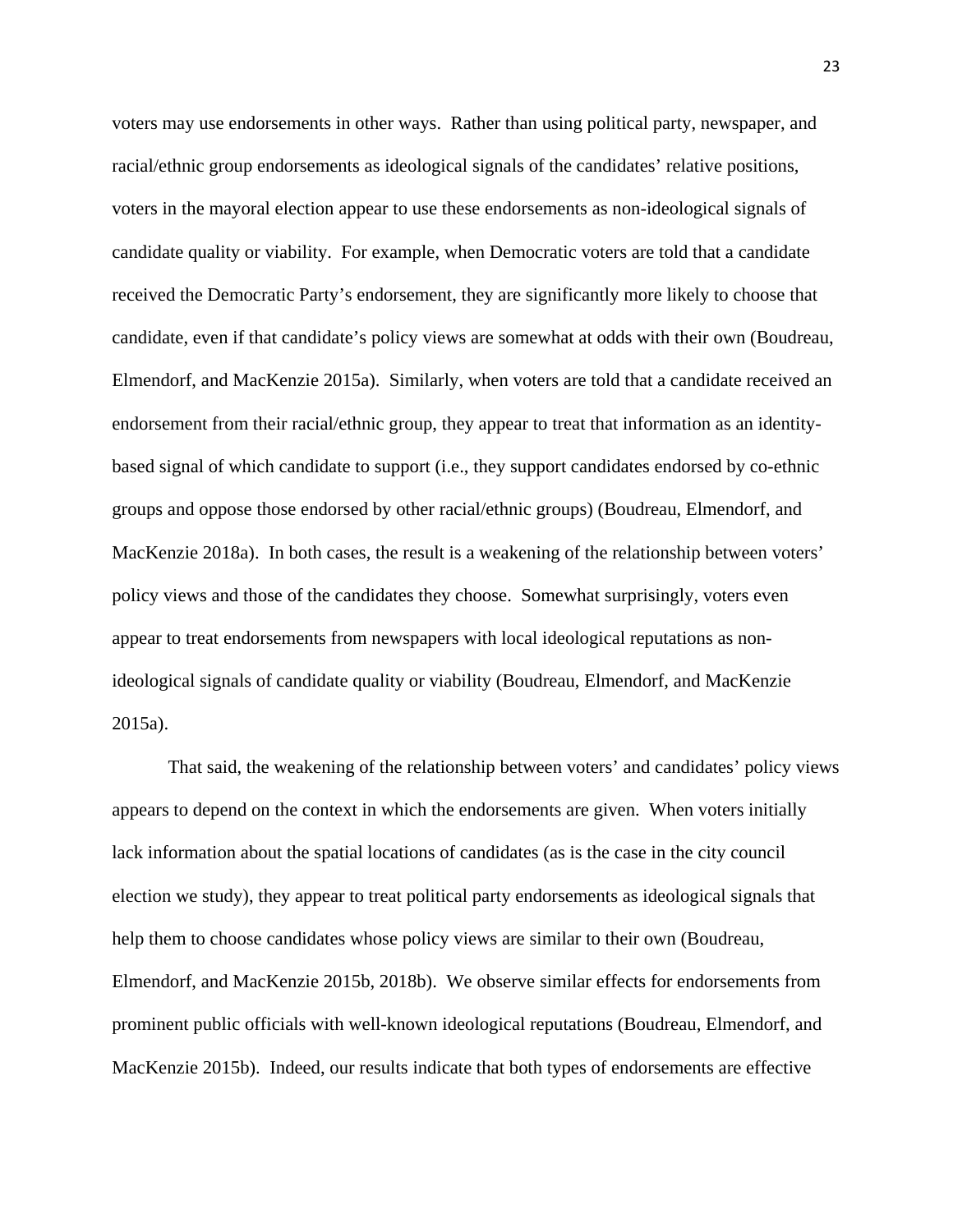substitutes for the detailed information about the candidates' policy positions contained in a nonpartisan voter guide. In this way, our results indicate that the amount of spatial information that voters initially have about candidates may condition the effects of political endorsements. When voters know a great deal about the spatial locations of candidates (as is true of voters in the mayoral election and knowledgeable voters in the city council election), the endorsements appear to introduce other, non-ideological considerations in the minds of voters. When voters lack this spatial information, however, the endorsements appear to function as ideological signals. Indeed, we observe the strongest ideological effects of endorsements among politically unknowledgeable voters in the city council election (Boudreau, Elmendorf, and MacKenzie 2015b, 2018b).

With respect to the assumption that voters know their own ideological positions, our research suggests that this is a tenuous assumption in the local context we examine. Some voters who self-identify as "progressive" or "liberal" actually hold quite moderate or even conservative policy views on local issues. While concerns about voters' ability to place themselves accurately on a left-right ideological dimension are particularly acute in low-information local contexts like the one we examine, there is also reason to question whether they can do so in other nonpartisan contexts such as primaries, or even state and national elections. If voters are unable to place themselves accurately on a left-right ideological dimension, then this is yet another barrier to spatial voting. Indeed, in order to choose the candidate whose ideological position is closest to their own, voters must know something about their own ideological position (as spatial models assume). Thus, we extend our research by conducting experiments in which after voters express their views on local policy issues, they are shown a spatial map of their own ideological position relative to the ideological positions of the two candidates. Our results indicate that such spatial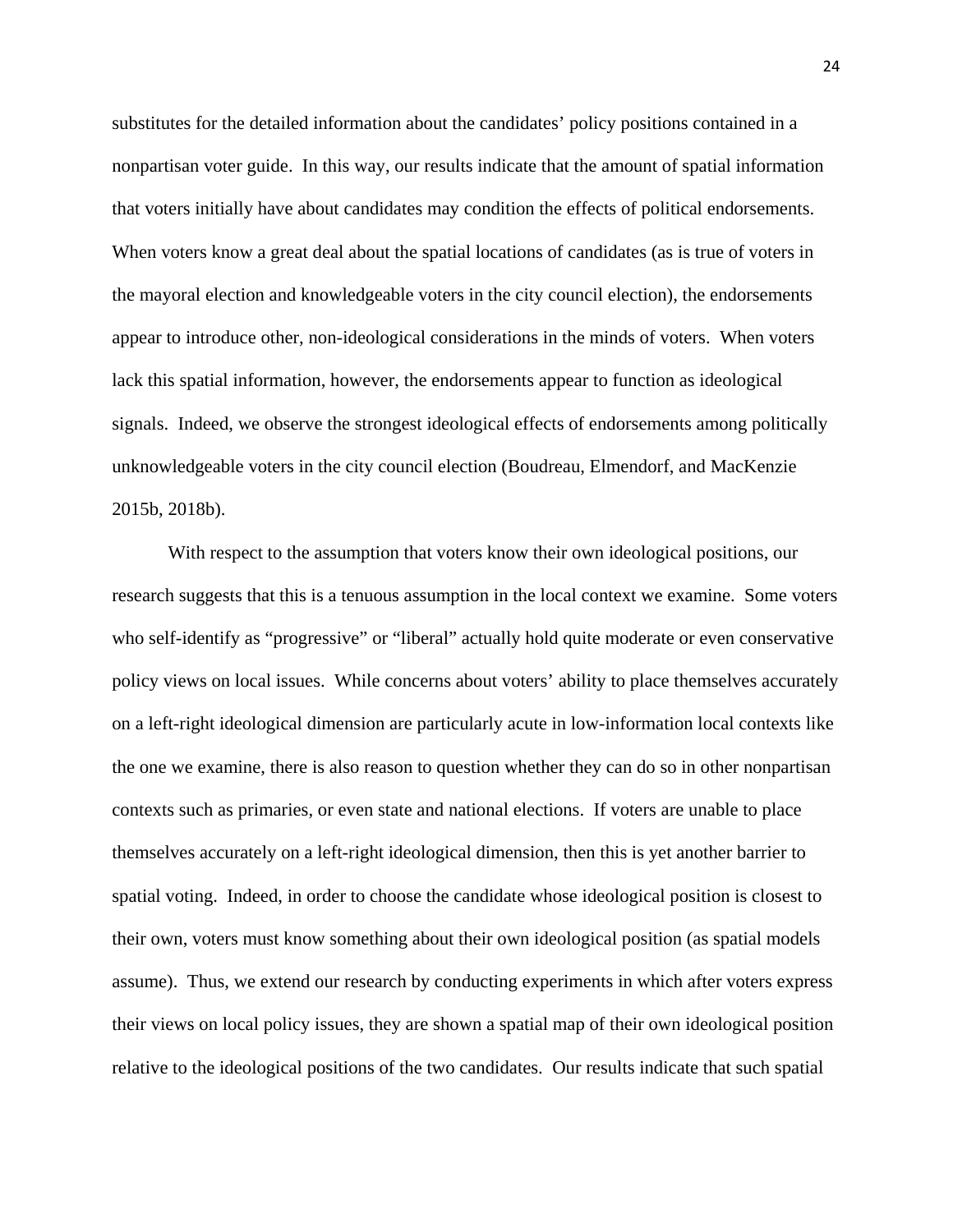maps help voters to choose candidates whose policy views are more similar to their own, relative to voters in a control group who do not receive spatial maps (Boudreau, Elmendorf, and MacKenzie 2018b).

Taken together, the research described above sheds additional light on the conditions under which political endorsements persuade voters. Despite the many contributions of theoretical, observational, and experimental research on this topic, there remain other questions for future research to explore. Chief among them are how the lack of an endorsement from a group affects persuasion and whether voters can accurately place endorsers on a left-right ideological dimension. With respect to the first question, Grofman and Norrander's (1990) model demonstrates that the absence of an endorsement can be informative, but empirical tests of this aspect of the model are lacking. Further, existing research does not address whether voters are capable of identifying the spatial locations of particular endorsers. It also does not measure the extent to which voters perceive particular endorsers as knowledgeable and/or trustworthy. These are fruitful questions for future research. It is also an open question as to whether voters will use endorsements when substantive information about the candidates' policy positions (such as that contained in a voter guide) is also provided. Scholars can shed light on these questions by conducting experiments that manipulate these additional conditions in carefully controlled settings.

Of course, the conditions under which political endorsements persuade voters are not only of interest to scholars, but also to political practitioners who seek to influence voters. The research surveyed above also suggests important lessons about the effects that political endorsements might have if they were provided on real-world ballots, ballot pamphlets, or voter education websites and mailings. For example, if practitioners wish to facilitate spatial voting,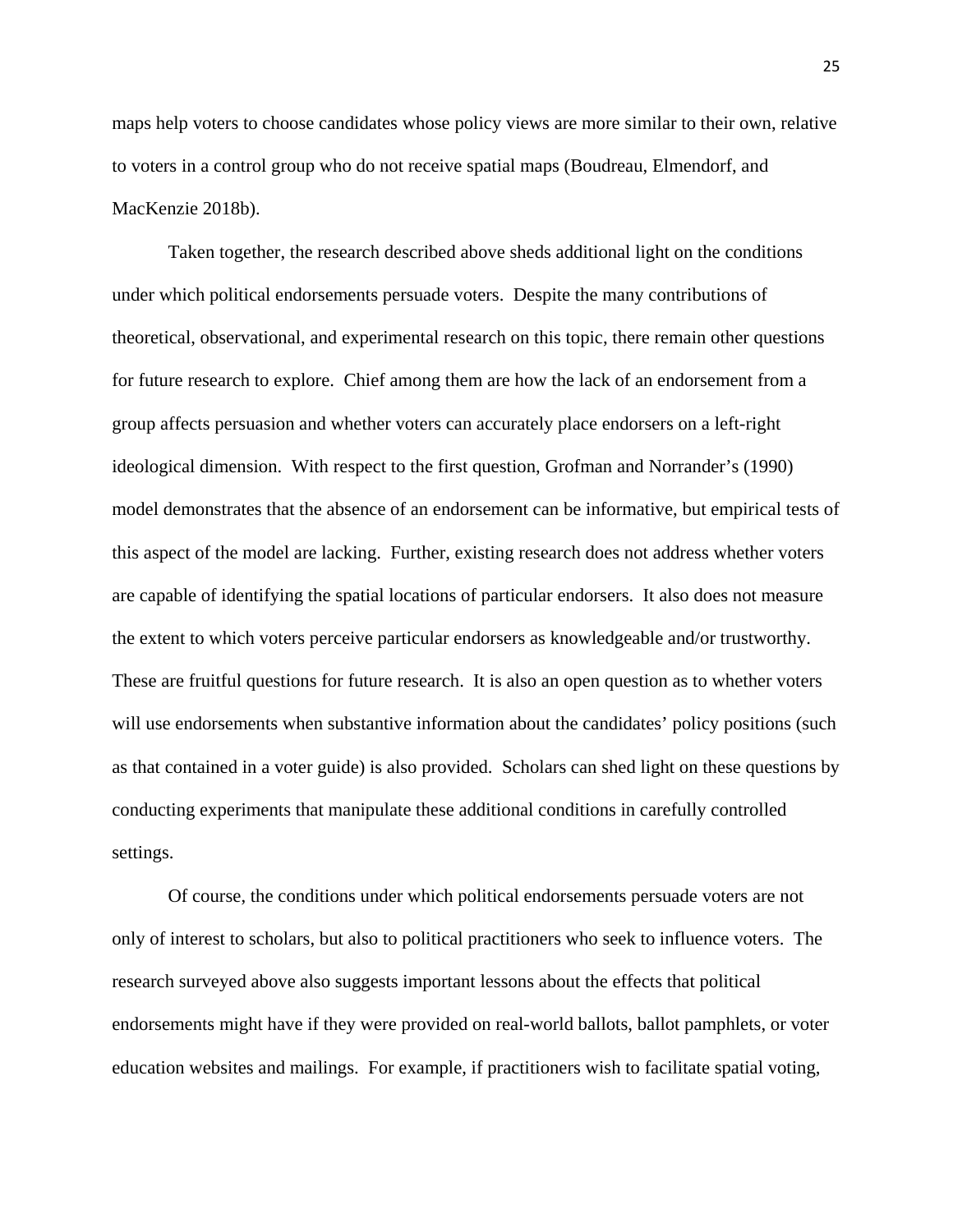the research described above indicates that the solution many reformers advocate—providing voters with information like endorsements—may be insufficient in particular contexts. Also, some endorsements (be they racial/ethnic group endorsements, political party endorsements, or a labor union's endorsement) can do more harm than good if they alienate certain segments of the electorate without shoring up support among core members. Further, other types of information (such as policy information and public opinion polls) can compete with endorsements, rendering them less persuasive than they otherwise would be. In this way, continued research on the effects of political endorsements will not only contribute to scholarly debates, but also real-world political practices.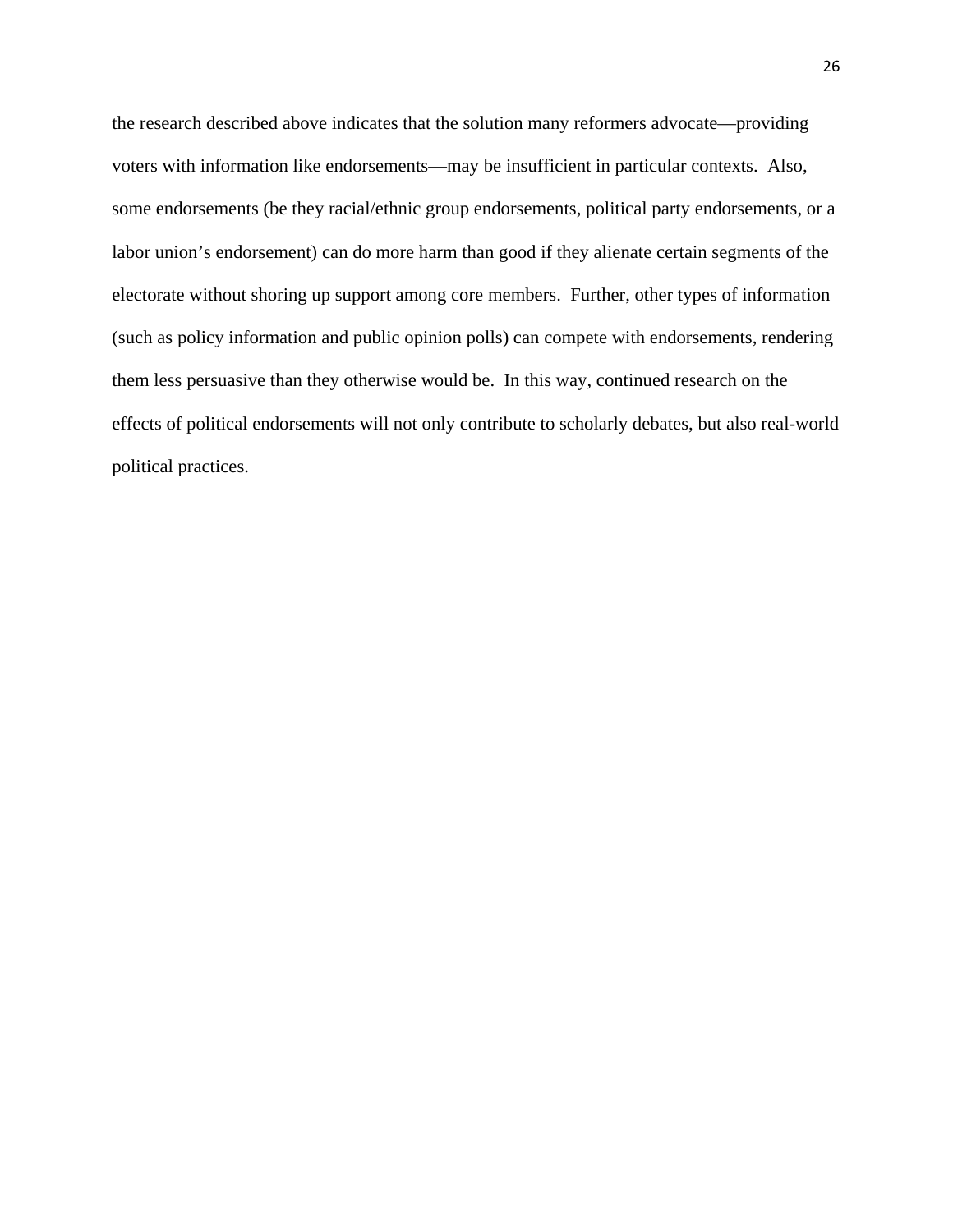#### References

- Ansolabehere, Stephen and Shanto Iyengar. 1994. "Of Horseshoes and Horse Races: Experimental Studies of the Impact of Poll Results on Electoral Behavior." *Political Communication* 11(4): 413-430.
- Arceneaux, Kevin. 2008. "Can Partisan Cues Diminish Democratic Accountability?" *Political Behavior* 30: 139-160.
- Arceneaux, Kevin and Robin Kolodny. 2009. "Educating the Least Informed: Group Endorsements in a Grassroots Campaign." *American Journal of Political Science* 53(4): 755-770.
- Aronson, Eliot, Timothy D. Wilson, and Marilynn B. Brewer. 1998. "Experimentation in Social Psychology." In Daniel T. Gilbert, Susan T. Fiske, and Gardner Lindzey (Eds.), *The Handbook of Social Psychology*,  $4^{\text{th}}$  ed., 1: 99-142. New York: Oxford University Press.
- Berelson, Bernard, Paul F. Lazarsfeld, and William N. McPhee. 1954. *Voting: A Study of Opinion Formation in a Presidential Campaign*. Chicago: University of Chicago Press.
- Boudreau, Cheryl. 2009. "Closing the Gap: When Do Cues Eliminate Differences Between Sophisticated and Unsophisticated Citizens?" *Journal of Politics* 71(3): 964-976.
- Boudreau, Cheryl. 2013. "Gresham's Law of Cue Taking: How Citizens Respond to Conflicting Information." *Political Communication* 30(2): 193-212.
- Boudreau, Cheryl, Christopher S. Elmendorf, and Scott A. MacKenzie. 2015a. "Lost in Space? Information Shortcuts, Spatial Voting, and Local Government Representation." *Political Research Quarterly* 68(4): 843-855.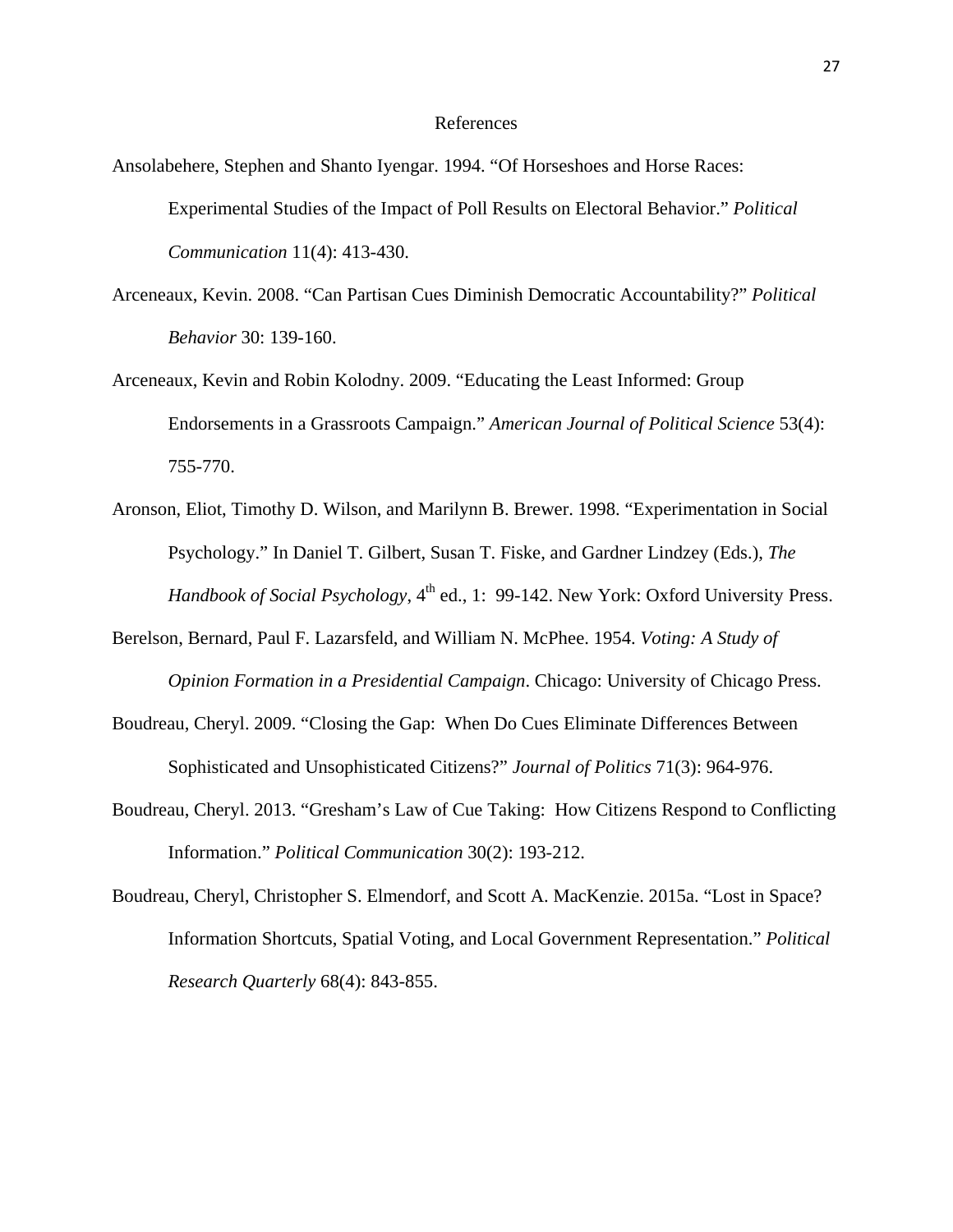Boudreau, Cheryl, Christopher S. Elmendorf, and Scott A. MacKenzie. 2015b. "Informing Electorates via Election Law: An Experimental Study of Partisan Endorsements and Nonpartisan Voter Guides in Local Elections." *Election Law Journal* 14(1): 2-23.

- Boudreau, Cheryl, Christopher S. Elmendorf, and Scott A. MacKenzie. 2018a. "Racial or Spatial Voting? The Effects of Candidate Ethnicity and Ethnic Group Endorsements in Local Elections." *American Journal of Political Science* (forthcoming).
- Boudreau, Cheryl, Christopher S. Elmendorf, and Scott A. MacKenzie. 2018b. "Roadmaps to Representation: An Experimental Study of How Voter Education Tools Affect Citizen Decision Making." *Political Behavior* (forthcoming).
- Boudreau, Cheryl and Scott A. MacKenzie. 2014. "Informing the Electorate? How Party Cues and Policy Information Affect Public Opinion about Initiatives." *American Journal of Political Science* 58(1): 48-62.
- Boudreau, Cheryl and Mathew D. McCubbins. 2010. "The Blind Leading the Blind: Who Gets Polling Information and Does It Improve Decisions?" *Journal of Politics*, 72(2): 513-527.
- Bullock, John. 2011. "Elite Influence on Public Opinion in an Informed Electorate."

*American Political Science Review* 105(3): 496-515.

- Burnett, Craig M. and Janine A. Parry. 2014. "Gubernatorial Endorsements and Ballot Measure Approval." *State Politics and Policy Quarterly* 14(2): 178-195.
- Calvert, Randall L. 1985. "The Value of Biased Information: A Rational Choice Model of Political Advice." *Journal of Politics* 47: 530-555.
- Campbell, Angus, Philip Converse, Donald Stokes, and Warren Miller. 1960. *The American Voter*. New York: John Wiley.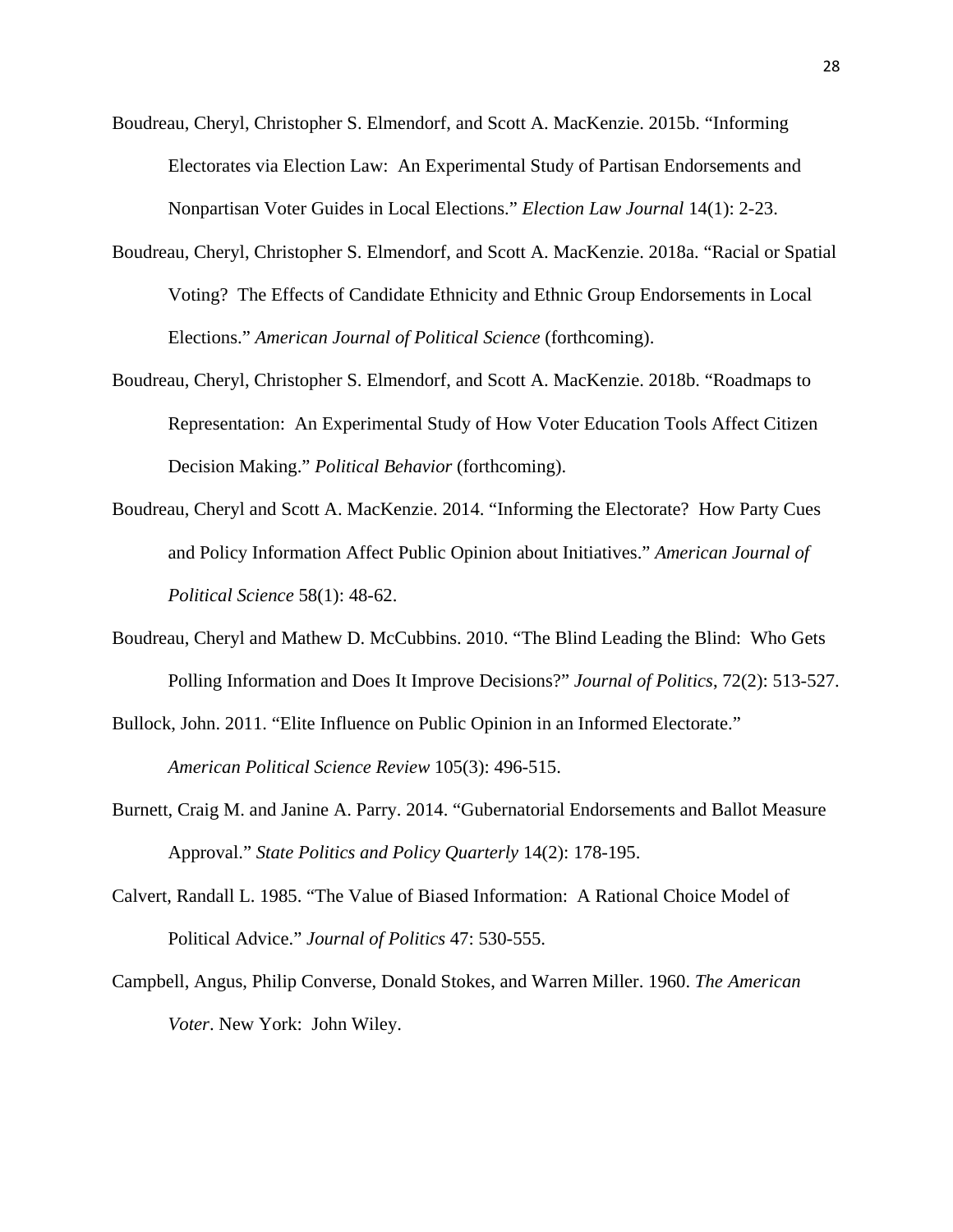- Converse, Philip E. 1964. "The Nature of Belief Systems in Mass Publics." In D.E. Apter, ed., *Ideology and Discontent*. New York: Free Press.
- Delli Carpini, Michael X. and Scott Keeter. 1996. *What Americans Know About Politics and Why It Matters*. New Haven: Yale University Press.

Downs, Anthony. 1957. *An Economic Theory of Democracy*. New York: Harper.

- Druckman, James N. 2001a. "The Implications of Framing Effects for Citizen Competence." *Political Behavior*, 23(3): 225-256.
- Druckman, James N. 2001b. "Using Credible Advice to Overcome Framing Effects." *Journal of Law, Economics, and Organization*, 17(1): 62-82.
- Grofman, Bernard and Barbara Norrander. 1990. "Efficient Use of Reference Group Cues in a Single Dimension." *Public Choice* 64: 213-227.
- Jones, Philip Edward. 2014. "Revisiting Stereotypes of Non-White Politicians' Ideological and Partisan Orientations." *American Politics Research* 42(2): 283-310.
- Kousser, Thad, Scott Lucas, Seth Masket, and Eric McGhee. 2015. "Kingmakers or Cheerleaders? Party Power and the Causal Effects of Endorsements." *Political Research Quarterly* 68(3): 443-456.
- Ladd, Jonathan McDonald and Gabriel S. Lenz. 2009. "Exploiting a Rare Communication Shift to Document the Persuasive Power of the News Media." *American Journal of Political Science* 53(2): 394-410.
- Lau, Richard R. and David P. Redlawsk. 2001. "Advantages and Disadvantages of Cognitive Heuristics in Political Decision Making." *American Journal of Political Science*, 45(4): 951-971.

Levendusky, Matthew. 2009. *The Partisan Sort*. Chicago: University of Chicago Press.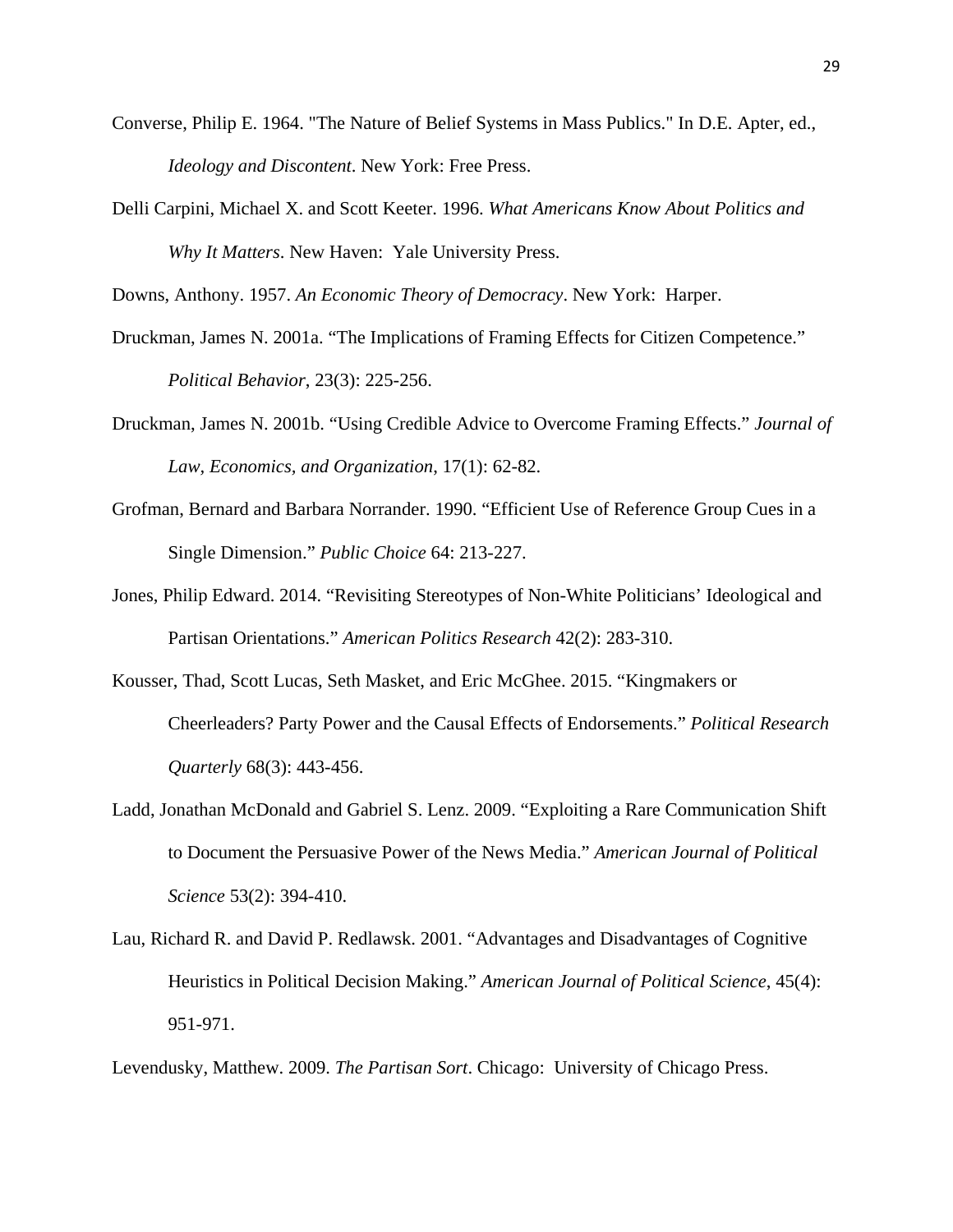- Lupia, Arthur. 1992. "Busy Voters, Agenda Control, and the Power of Information." *American Political Science Review* 86(2): 390-403.
- Lupia, Arthur. 1994. "Shortcuts versus Encyclopedias: Information and Voting Behavior in California Insurance Reform Elections." *American Political Science Review* 88: 63-76.
- Lupia, Arthur and Mathew D. McCubbins. 1998. *The Democratic Dilemma: Can Citizens Learn What They Need to Know?* Cambridge: Cambridge University Press.
- McConnaughy, Corrine M., Ismail K. White, David Leal and Jason Casellas. 2010. "A Latino on the Ballot: Explaining Co-Ethnic Voting among Latinos and White Americans' Response." *Journal of Politics*. 72(4): 1199-1211.
- McDermott, Monika L. 2006. "Not for Members Only: Group Endorsements as Electoral Information Cues." *Political Research Quarterly* 59(2): 249-257.
- McKelvey, Richard D. and Peter C. Ordeshook. 1985. "Elections with Limited Information: A Fulfilled Expectations Model Using Contemporaneous Poll and Endorsement Data as Information Sources." *Journal of Economic Theory* 36: 55-85.
- McKelvey, Richard D. and Peter C. Ordeshook. 1986. "Information, Electoral Equilibria, and the Democratic Ideal." *Journal of Politics* 8: 909-937.
- Miller, Arthur H.*,* Christopher Wlezien*,* and Anne Hildreth*.* 1991*.* "A Reference Group Theory of Partisan Coalitions." *Journal of Politics* 53 *(*4*):* 1134*-*1149*.*
- Mutz, Diana C. 1997. "Mechanisms of Momentum: Does Thinking Make It So?" *Journal of Politics* 59(1): 104-125.
- Mutz, Diana C. 1992. "Impersonal Influence: Effects of Representations of Public Opinion on Political Attitudes." *Political Behavior* 14(2): 89-122.